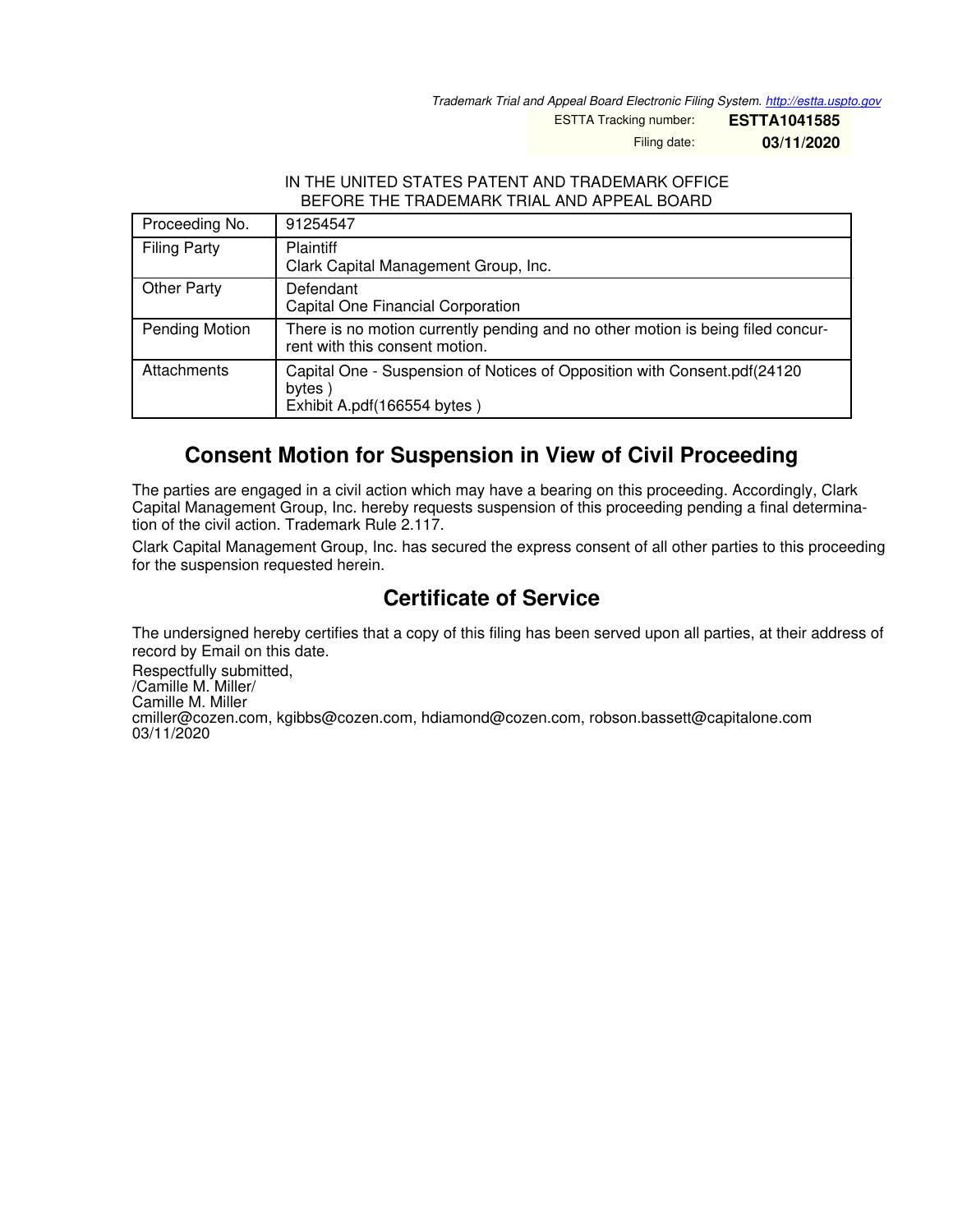## **IN THE UNITED STATES PATENT AND TRADEMARK OFFICE BEFORE THE TRADEMARK TRIAL AND APPEAL BOARD**

| Clark Capital Management Group, Inc., | Proceeding Nos.: 91254547, 91254551,   |
|---------------------------------------|----------------------------------------|
|                                       | 91254553, 91254554, 91254552, 91254555 |
|                                       |                                        |
|                                       | Serial Nos.: 88307857, 88307841,       |
| Opposer,                              | 88307681, 88307765, 88307792,          |
|                                       | 88307818                               |
|                                       |                                        |
| V.                                    | Marks: FUNDING NAVIGATOR,              |
|                                       | FINANCING NAVIGATOR,                   |
| Capital One Financial Corporation,    | PREAPPROVAL NAVIGATOR,                 |
|                                       | PREQUAL NAVIGATOR, LEADS               |
| Applicant.                            | NAVIGATOR, DESKING NAVIGATOR           |
|                                       |                                        |
|                                       |                                        |

## **MOTION ON CONSENT TO SUSPEND PROCEEDINGS PENDING DISPOSITION OF RELATED FEDERAL LAWSUIT**

 Opposer, Clark Capital Management Group, Inc., ("Clark Capital" or "Opposer"), pursuant to 37 C.F.R. §2.117, by and through its undersigned counsel, hereby moves, with Applicant's consent, to suspend the above-referenced Opposition proceedings (the "Proceedings") pending the disposition of a pending Federal lawsuit concerning the same marks and involving the same parties. The federal lawsuit is currently being litigated in the United States District Court, Eastern District of Pennsylvania, under the caption *Clark Capital Management Group, Inc. v. Capital One Financial Corporation* (Case No. 2:20-cv-01302-CDJ), before the Honorable C. Darnell Jones II, U.S. District Judge for the Eastern District of Pennsylvania (the "Federal Action").

 Counsel for Applicant, Robson D. Bassett of Capital One, has consented to this Motion in an email to counsel for Opposer, Cozen O'Connor, on March 11, 2020.

In the Federal Action filed on March 6, 2020, Opposer seeks a finding, among other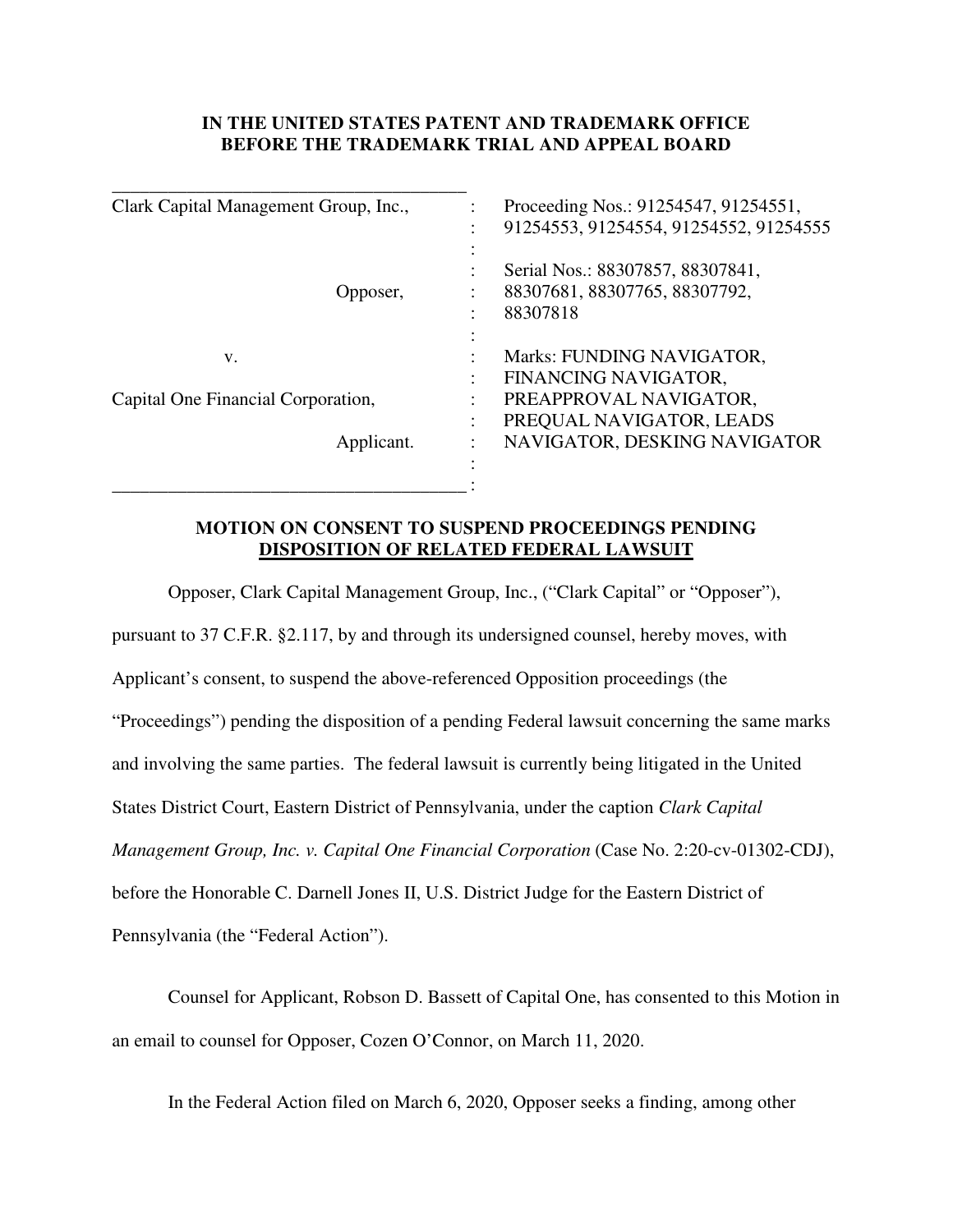things, that Applicant's application for its FUNDING NAVIGATOR, FINANCING NAVIGATOR, PREAPPROVAL NAVIGATOR, PREQUAL NAVIGATOR, LEADS NAVIGATOR, and DESKING NAVIGATOR marks (the "Applicant's NAVIGATOR Applications") in connection with financial services are likely to cause confusion as to the source or origin with Opposer's federally registered NAVIGATOR® marks. A true and correct copy of Opposer's Federal Complaint ("Complaint") filed against Applicant is attached hereto and marked as **Exhibit A**. Opposer believes that the Federal Action will have a substantial bearing, if not dispositive impact, on these Proceedings. The proceedings in the Federal Action are underway.

The parties will suffer no prejudice if this matter is stayed. These Opposition Proceedings have only recently been initiated as Opposer's Notices of Opposition have just been filed on record. No discovery has yet to be issued or sought in these Proceedings.

 Opposer expects the relief sought in the Federal Action to be granted. A finding of infringement by the Applicant in the Federal Action will establish and result in findings, as set forth in the Opposer's Complaint, that Applicant's NAVIGATOR Applications are confusingly similar to Opposer's federally registered NAVIGATOR® marks.

The above findings will directly address Opposer's claims in its Opposition Proceedings that Applicant's FUNDING NAVIGATOR, FINANCING NAVIGATOR, PREAPPROVAL NAVIGATOR, PREQUAL NAVIGATOR, LEADS NAVIGATOR, and DESKING NAVIGATOR marks in connection with financial services are confusingly similar to Opposer's NAVIGATOR® marks within the meaning of Section 2(d) of the Lanham Act, 15 U.S.C. § 1052(d). As a result, if Clark Capital is successful, the Federal Action should render and establish that the marks in Applicant's NAVIGATOR Applications and that are the subject of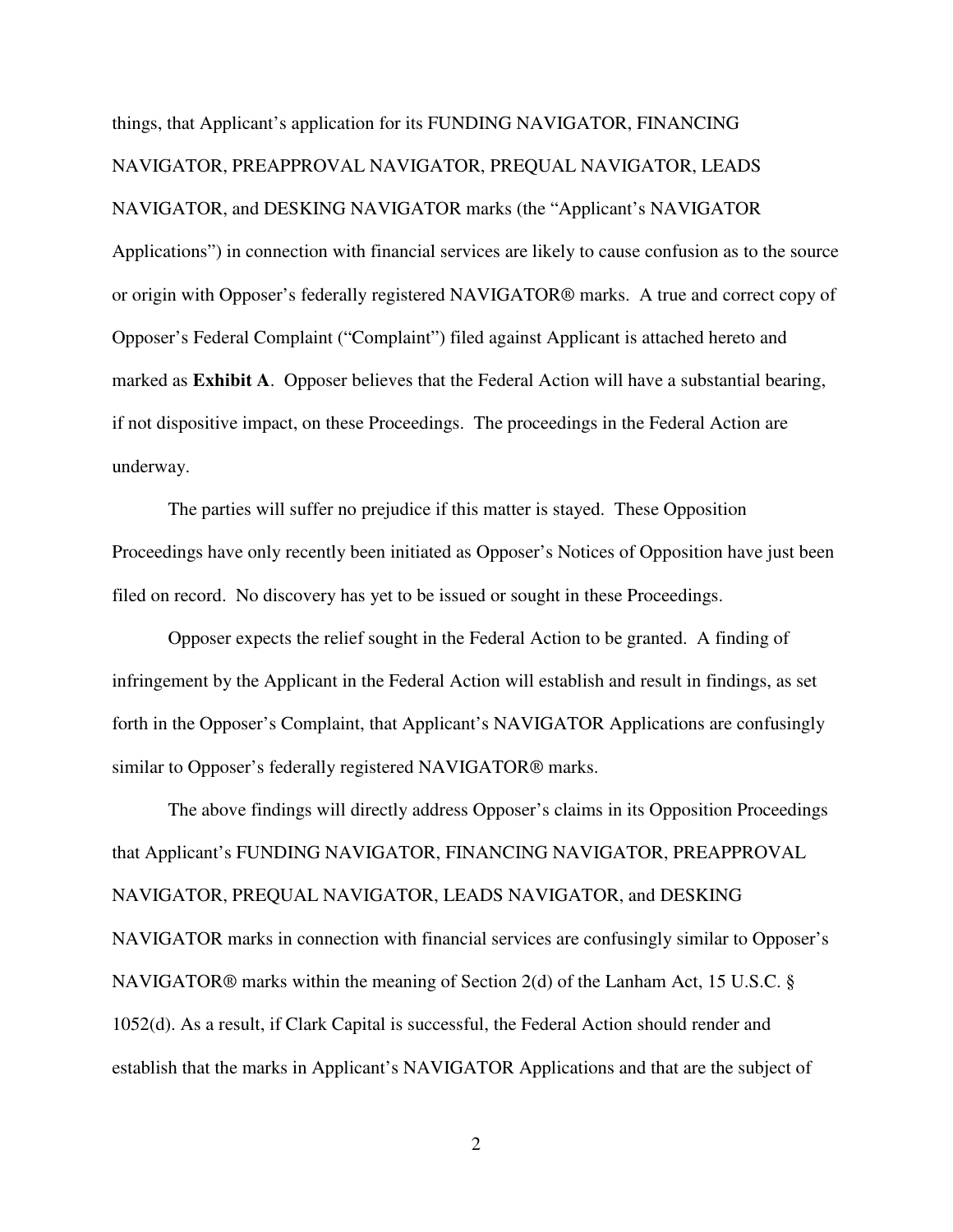these Proceedings should not be allowed to register due to a likelihood of confusion with Opposer's NAVIGATOR® marks.

In accordance with Rule 510.02(a) of the Trademark Trial and Appeal Board rules, the suspension of these Proceedings is proper. *See* 37 CFR § 2.117(a); *Other Telephone Co. v. Connecticut National Telephone Co*., 181 USPQ 125 (TTAB 1974), *petition denied*, 181 UPSQ 779 (Comm'r 1974); *Tokaido v. Honda Associates Inc*., 179 USPQ 861 (TTAB 1973); *Whopper-Burger, Inc. v. Burger King Corp*., 171 USPQ 805 (TTAB 1971).

 WHEREFORE, good cause having been shown, Opposer, with Applicant's consent, requests that the above-captioned Proceedings be suspended.

Dated: March 11, 2020 Respectfully submitted by:

 /s/ Camille M. Miller Camille M. Miller Melanie A. Miller Kevin M. Gibbs COZEN O'CONNOR 1650 Market Street Philadelphia, PA 19103 (215) 665-7273 (215) 701-2273 cmiller@cozen.com

 Attorneys for Plaintiff, Clark Capital Management Group, Inc.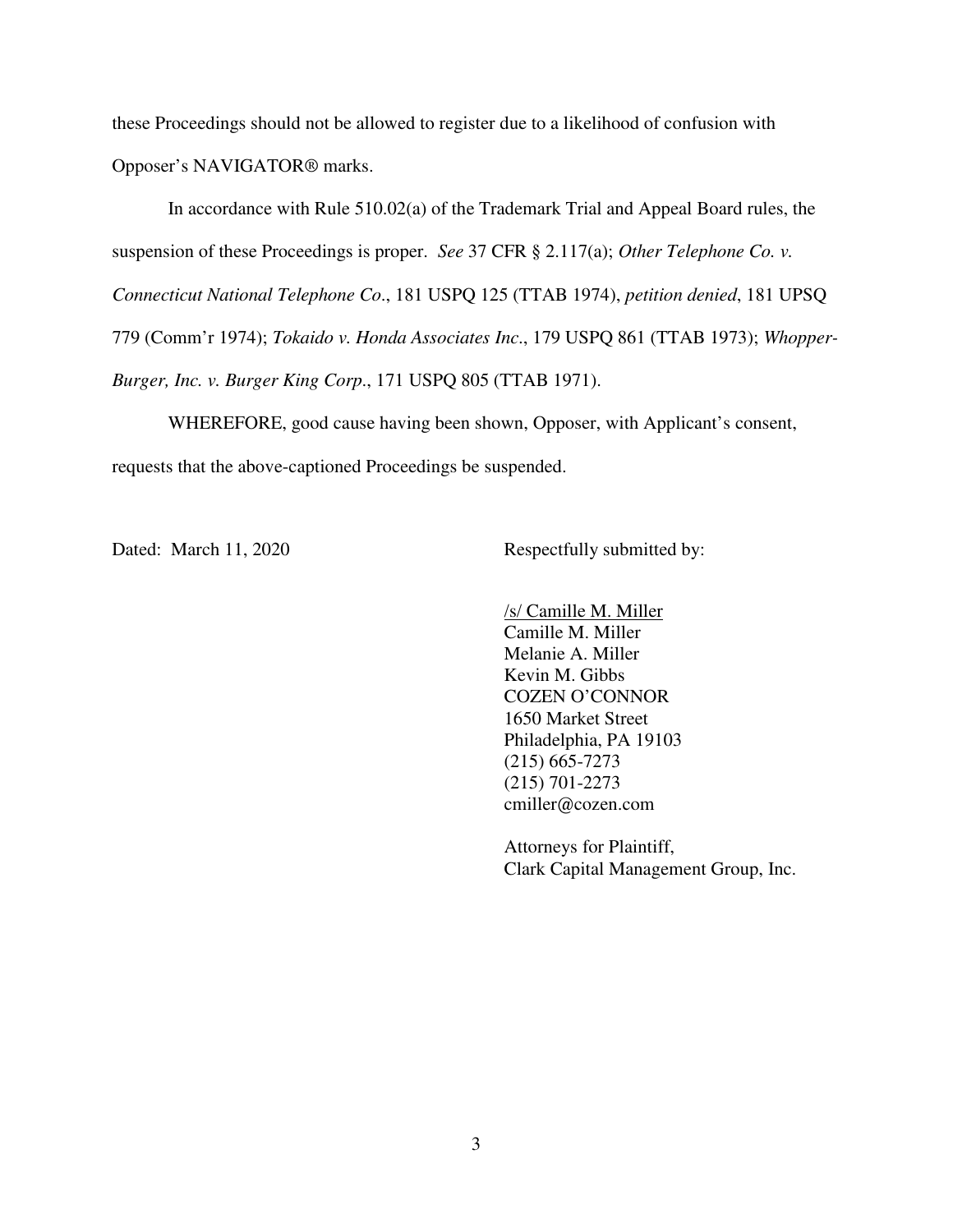## **CERTIFICATE OF SERVICE**

It is hereby certified that on this  $11<sup>th</sup>$  day of March, 2020, a true and correct copy of the foregoing Motion to Suspend Notices of Opposition was sent to counsel for Applicant at the address set forth below, via email and US mail.

> ROBSON D. BASSETT [Robson.bassett@capitalone.com](mailto:Robson.bassett@capitalone.com)  CAPITAL ONE FINANCIAL CORPORATION 15000 CAPITAL ONE DRIVE 12077-0470 / TRADEMARKS RICHMOND, VIRGINIA UNITED STATES 23238

> > /s/ Camille M. Miller Camille M. Miller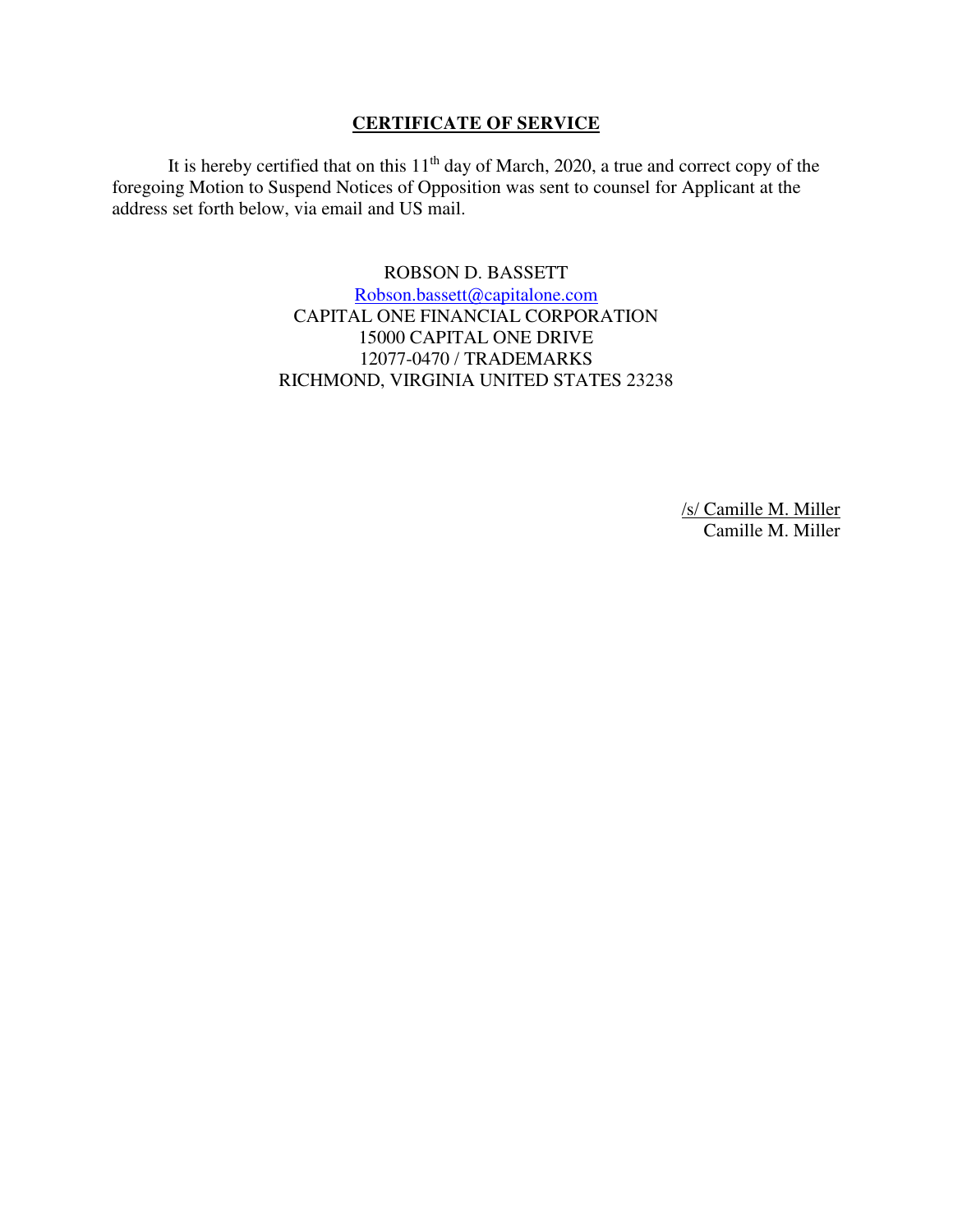## **UNITED STATES DISTRICT COURT EASTERN DISTRICT OF PENNSYLVANIA**

: : : : : : : : : :

Clark Capital Management Group, Inc., Plaintiff, v. Capital One Financial Corporation, Defendant.

Civil Action No.:

**JURY TRIAL DEMANDED** 

## **COMPLAINT**

Plaintiff, Clark Capital Management Group, Inc. ("Plaintiff" or "Clark Capital"), by and through its undersigned attorneys bring this complaint against Defendant, Capital One Financial Corporation ("Defendant" or "Capital One"), for trademark infringement and unfair competition, in violation of federal and state law, and alleges as follows:

## **PARTIES**

1. Plaintiff, Clark Capital Management Group, Inc., is a Pennsylvania corporation with a place of business at One Liberty Place, 1650 Market Street, 53rd Floor, Philadelphia, PA 19103.

2. Defendant, Capital One, is a Delaware corporation with a place of business at 15000 Capital One Drive, Richmond, VA 23238.

#### **JURISDICTION AND VENUE**

3. This action arises under the Acts of Congress under the Lanham Act, Title 15 U.S.C. § 1051, *et seq.*, Pennsylvania Unfair Trade Practices and Consumer Protection Law, and common law. As such, this Court has subject matter jurisdiction under the provisions of Title 28 U.S.C. §§ 1331 and 1338 because this action involves federal questions of law.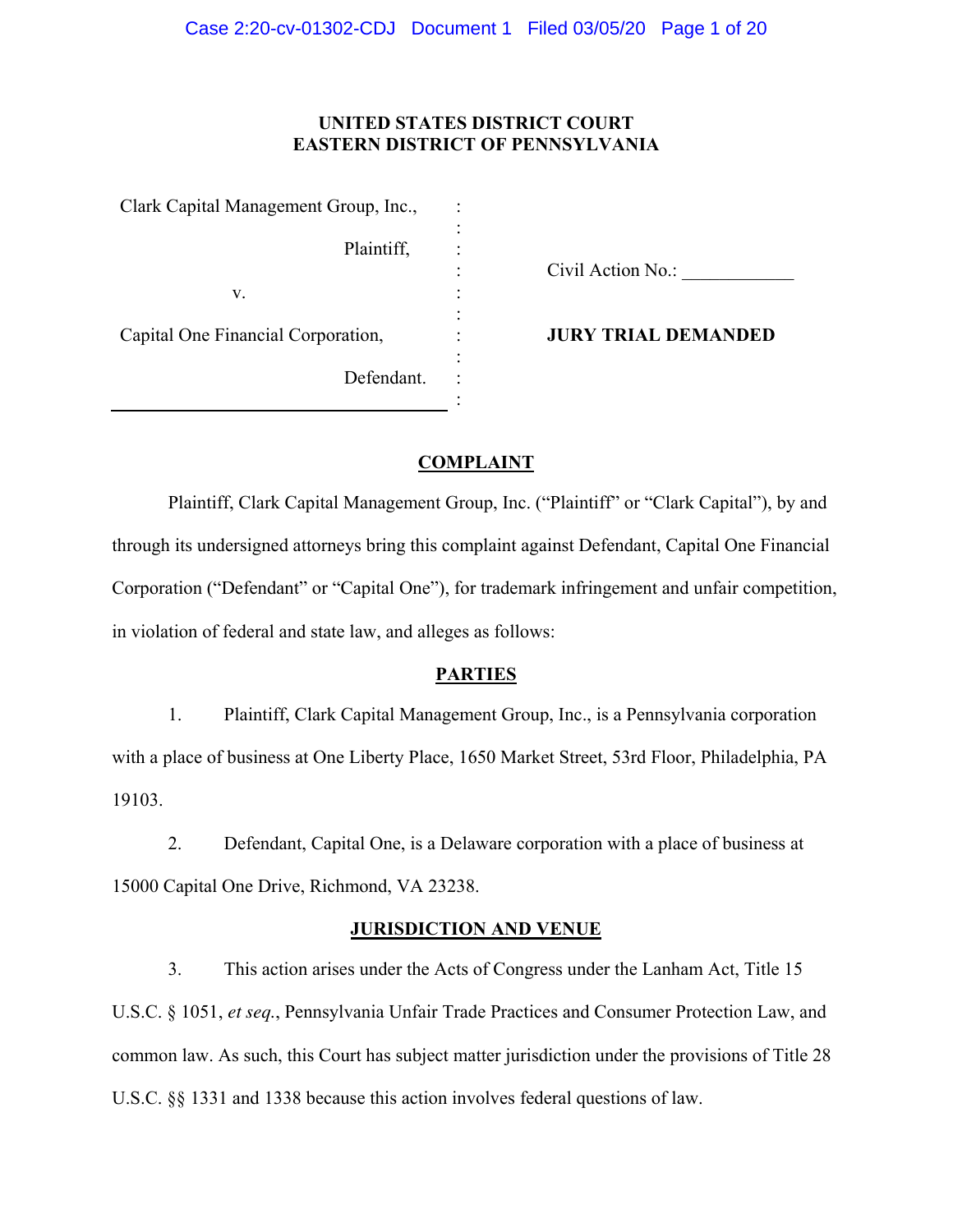#### Case 2:20-cv-01302-CDJ Document 1 Filed 03/05/20 Page 2 of 20

4. This court has original jurisdiction over the claims brought under federal law pursuant to 28 U.S.C. §§ 1331 and 1338(b) and 15 U.S.C. § 1121.

5. This court has supplemental jurisdiction over the claims brought under the common law pursuant to 28 U.S.C.  $\S$  1338(b) and  $\S$  1367(a).

6. This Court may exercise personal jurisdiction over Capital One because a substantial part of the events giving rise to this action have occurred and continue to occur in this judicial district. Moreover, Capital One regularly solicits business from, does business with, and derives revenue from goods and/or services provided to customers in this district. Capital One has willfully and personally availed itself of the privileges of conducting business in the Commonwealth of Pennsylvania and in the Eastern District of Pennsylvania and Capital One has sought protection and benefit from the laws of the Commonwealth of Pennsylvania. As such, Capital One should reasonably expect that its activities might have consequences herein.

7. Venue is proper in this judicial district pursuant to Title 28 U.S.C. §§ 1391(b)(2). Capital One has locations throughout the United States, including numerous locations within this judicial district where a substantial part of the events or omissions giving rise to this claim occurred.

## **BACKGROUND AS TO CLARK CAPITAL'S BUSINESS AND ITS INTELLECTUAL PROPERTY**

8. Clark Capital is an independent asset management firm that provides financial counseling and planning services, including, but not limited to, investment advisory services, investment counseling, wealth management, asset allocation, and retirement planning services to its customers, such as individuals, corporations, and institutions throughout the United States. Clark Capital's financial and investment products and services described in this paragraph are collectively referred to herein as the "Clark Capital Financial Services."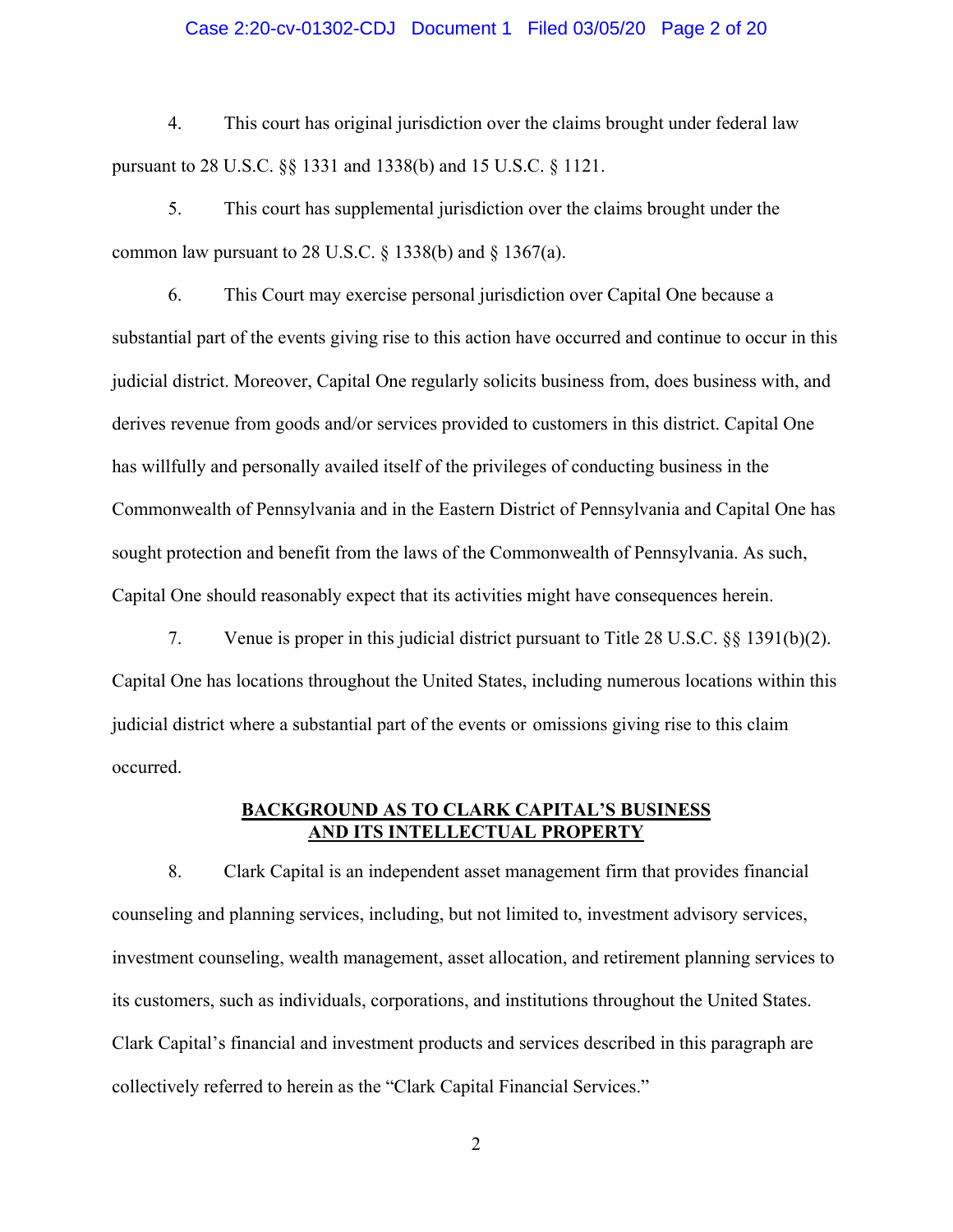#### Case 2:20-cv-01302-CDJ Document 1 Filed 03/05/20 Page 3 of 20

9. Clark Capital has adopted and used numerous marks comprising "NAVIGATOR" and/or owns numerous U.S. trademark registrations comprising "NAVIGATOR" for use in connection with the Clark Capital Financial Services (collectively, the "NAVIGATOR® Marks"), including, but not limited to, its NAVIGATOR®, NAVIGATOR FUND®, and NAVIGATOR FUNDS® registrations.

10. On September 21, 1990, Clark Capital filed an application for registration of the mark NAVIGATOR® in the United States Patent and Trademark Office on the Principal Register under the Lanham Act, 15 U.S.C. § 1051 et seq. (the "NAVIGATOR® Mark"). This application was assigned Serial No. 74/099,288 and covers the use of this mark in connection with "investment advisory services in the field of stocks and mutual funds" in Class 36. The date of first use of the NAVIGATOR® Mark is at least as early as March 10, 1987. This application was allowed by the Patent and Trademark Office and issued as Registration No. 1,662,756 on October 29, 1991. The registration has acquired incontestable status with the approval of its Section 15 Declaration. This registration is active and valid.

11. On June 10, 1998, Clark Capital filed an application for registration of the mark NAVIGATOR FUND® in the United States Patent and Trademark Office on the Principal Register under the Lanham Act, 15 U.S.C. § 1051 et seq. (the "NAVIGATOR FUND® Mark"). This application was assigned Serial No. 75/499,466 and covers the use of this mark in connection with "investment advisory services in the field of stocks and mutual funds" in Class 36. The date of first use of the NAVIGATOR FUND® Mark is at least as early as April 1, 2002. This application was allowed by the Patent and Trademark Office and issued as Registration No. 2,639,961 on October 22, 2002. The registration has acquired incontestable status with the approval of its Section 15 Declaration. This registration is active and valid.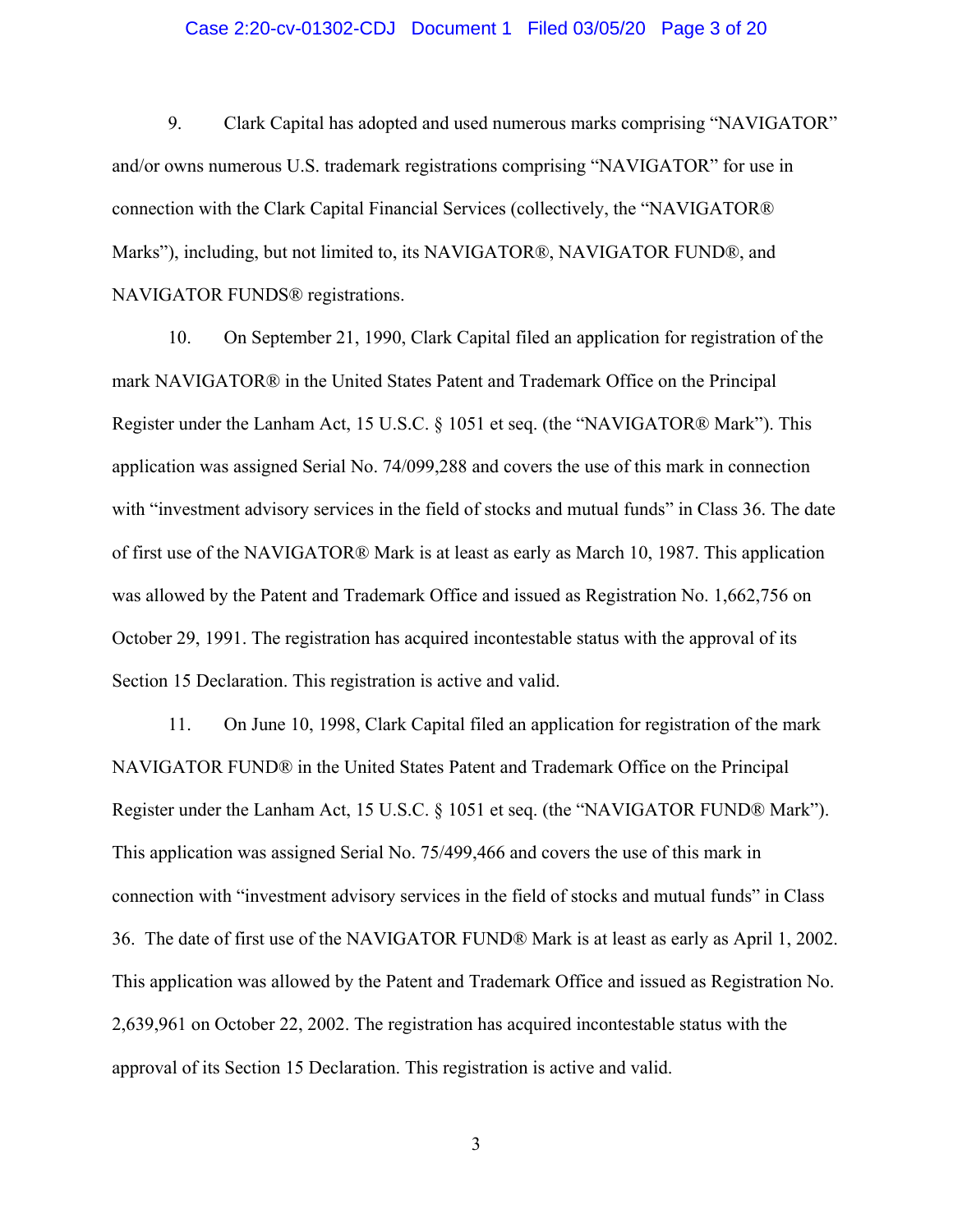#### Case 2:20-cv-01302-CDJ Document 1 Filed 03/05/20 Page 4 of 20

12. On April 12, 2012, Clark Capital filed an application for registration of the mark NAVIGATOR FUNDS® in the United States Patent and Trademark Office on the Principal Register under the Lanham Act, 15 U.S.C. § 1051 et seq. (the "NAVIGATOR FUNDS® Mark"). This application was assigned Serial No. 85/596,252 and covers the use of this mark in connection with "mutual fund brokerage, distribution, investment; mutual fund services, namely, mutual fund brokerage, mutual fund distribution and the administration and management of mutual funds, financial portfolio solutions, and investments; investment advisory services in the field of stocks, bonds, annuities and mutual funds; investment consultation; asset allocation services; stock brokerage services; fund investment consultation; funds investment" in Class 36. The date of first use of the NAVIGATOR FUNDS® Mark is at least as early as April 1, 2002. This application was allowed by the Patent and Trademark Office and issued as Registration No. 4,453,183 on December 24, 2013. The registration has acquired incontestable status with the approval of its Section 15 Declaration. This registration is active and valid.

13. Clark Capital's NAVIGATOR® Marks are strong and inherently distinctive. Since 1987, Clark Capital has expanded its use of and registrations for marks comprising "NAVIGATOR" and the NAVIGATOR® Marks have developed invaluable goodwill and reputation within the financial industry as a designator of source of the Clark Capital Financial Services.

14. Clark Capital's NAVIGATOR® Marks have become well-known throughout the financial industry. Through its widespread, continuous, and substantially exclusive use of the NAVIGATOR® Marks to identify the Clark Capital Financial Services and Clark Capital as its source, Clark Capital owns valid and subsisting federal statutory and common law rights in the NAVIGATOR® Marks.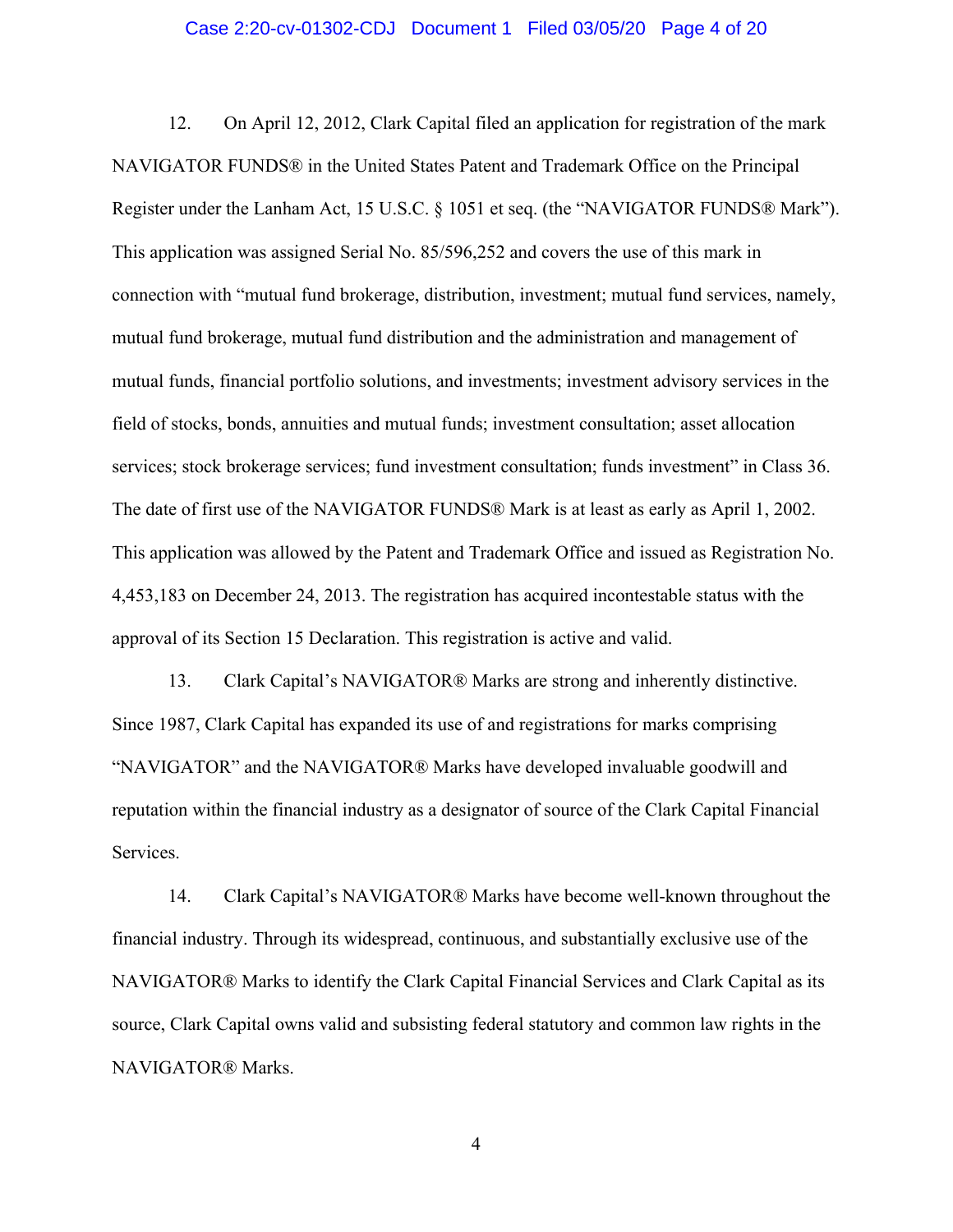#### Case 2:20-cv-01302-CDJ Document 1 Filed 03/05/20 Page 5 of 20

15. Clark Capital has expended substantial time, money, and resources marketing, advertising, and promoting its financial services under the NAVIGATOR® Marks.

16. The market success of the Clark Capital Financial Services offered under the NAVIGATOR® Marks has been extraordinary, and the relevant public has come to rely upon and recognize the Clark Capital Financial Services by Clark Capital's NAVIGATOR® Marks.

17. Clark Capital has vigorously defended its NAVIGATOR® Marks, including the Incontestable NAVIGATOR Registrations, against infringers and potential infringers. Clark Capital has filed many Opposition proceedings in the United States Patent and Trademark Office to prevent the registration of conflicting marks. Clark Capital has also filed lawsuits in federal district court on many occasions in order to protect its NAVIGATOR® Marks.

18. Clark Capital has notified Defendant of Clark Capital's NAVIGATOR® Marks and requested that Defendant withdraw, amend, and/or cease use of the Capital One NAVIGATOR Designations (defined below) and/or any additional designations that are confusingly similar to Clark Capital's NAVIGATOR® Marks.

#### **BACKGROUND AS TO DEFENDANT'S UNLAWFUL CONDUCT**

19. Defendant is using the term NAVIGATOR, either alone or in connection with other terms, in United States commerce in connection with installment loans.

20. Defendant, in a recent attempt to expand its scope of use and registrations of marks comprising NAVIGATOR, filed for additional U.S. trademark applications in connection with services similar to the Clark Capital Financial Services for marks comprising "NAVIGATOR" (collectively, the "Capital One NAVIGATOR Applications") including, DESKING NAVIGATOR, FINANCING NAVIGATOR, FUNDING NAVIGATOR, LEAD NAVIGATOR, LEADS NAVIGATOR, LENDING NAVIGATOR, PREAPPROVAL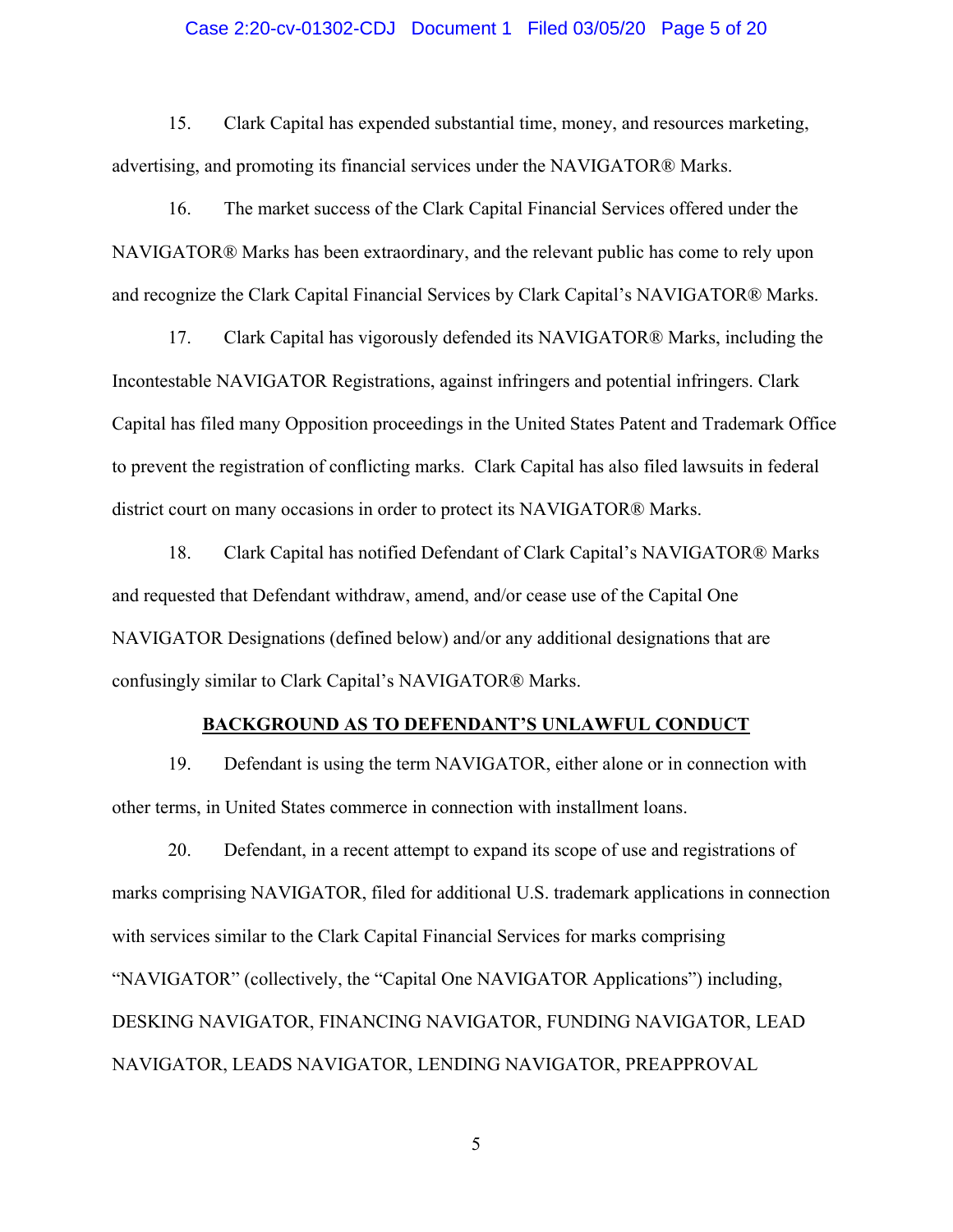NAVIGATOR, PRE-APPROVAL NAVIGATOR, PREQUAL NAVIGATOR, and SERVICING NAVIGATOR.

21. On November 12, 2018, Defendant applied for U.S. Trademark Application Serial No. 88190599 for NAVIGATOR for mobile application software for use in obtaining automobile loans; mobile application software for use in purchasing automobiles and automobile financing in Class 9, automobile lending services, namely, installment loans; refinancing of automobile loans; servicing of automobile loans; providing information about automobile financing; providing an Internet website portal used by automobile dealers to assist customers in obtaining automobile loans and for generating leads; providing an Internet website portal featuring promotion and advertising of automobile loan services in Class 36, and providing an Internet website portal for use in obtaining automobile loans; providing an Internet website portal featuring technology for use in purchasing automobiles and automobile financing in Class 42.

22. Defendant subsequently abandoned the NAVIGATOR application on January 14, 2020.

23. Upon information and belief, Defendant is using the marks that are the subject of the Capital One NAVIGATOR Applications in connection with financial-related services. The Capital One NAVIGATOR Applications and its AUTO NAVIGATOR and DEALER NAVIGATOR registrations are together referred to herein as the "Capital One NAVIGATOR Designations."

24. On February 19, 2019, Defendant filed an application with the USPTO (Serial No. 88307841) for FINANCING NAVIGATOR (disclaimed FINANCING) for downloadable mobile application software for use in obtaining automobile loans; mobile application software for use in purchasing automobiles and automobile financing; downloadable mobile application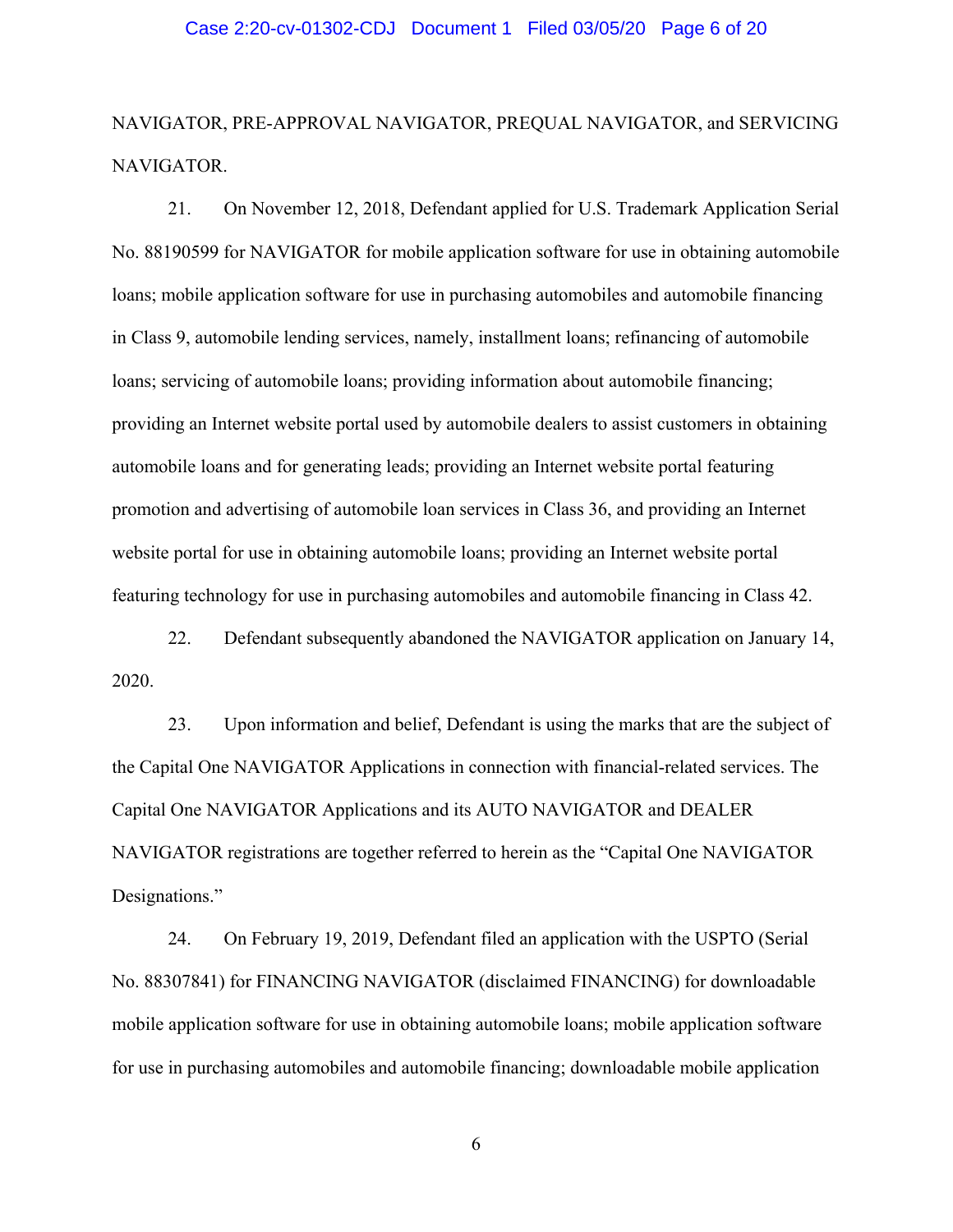#### Case 2:20-cv-01302-CDJ Document 1 Filed 03/05/20 Page 7 of 20

software generating information for use by automobile dealers to assist customers in obtaining automobile loans in Class 9 and automobile lending services, namely, installment loans; providing information about automobile financing; providing an internet website portal for use in obtaining automobile loans; providing an internet website portal for use in automobile lease financing; providing an internet website portal for use by automobile dealers to assist customers in obtaining automobile loans in Class 36, collectively referred to herein as the "Capital One Financial Services." This application published on November 12, 2019. On November 18, 2019, Clark Capital filed and was granted its first ninety-day request for an extension of time to oppose.

25. On February 19, 2019, Defendant filed an application with the USPTO (Serial No. 88307857) for FUNDING NAVIGATOR (disclaimed FUNDING) for downloadable mobile application software for use in obtaining automobile loans; mobile application software for use in purchasing automobiles and automobile financing; downloadable mobile application software generating information for use by automobile dealers to assist customers in obtaining automobile loans in Class 9 and automobile lending services, namely, installment loans; providing information about automobile financing; providing an internet website portal for use in obtaining automobile loans; providing an internet website portal for use in automobile lease financing; providing an internet website portal for use by automobile dealers to assist customers in obtaining automobile loans in Class 36, collectively referred to herein as the "Capital One Financial Services." This application published on November 12, 2019. On November 18, 2019, Clark Capital filed and was granted its first ninety-day request for an extension of time to oppose.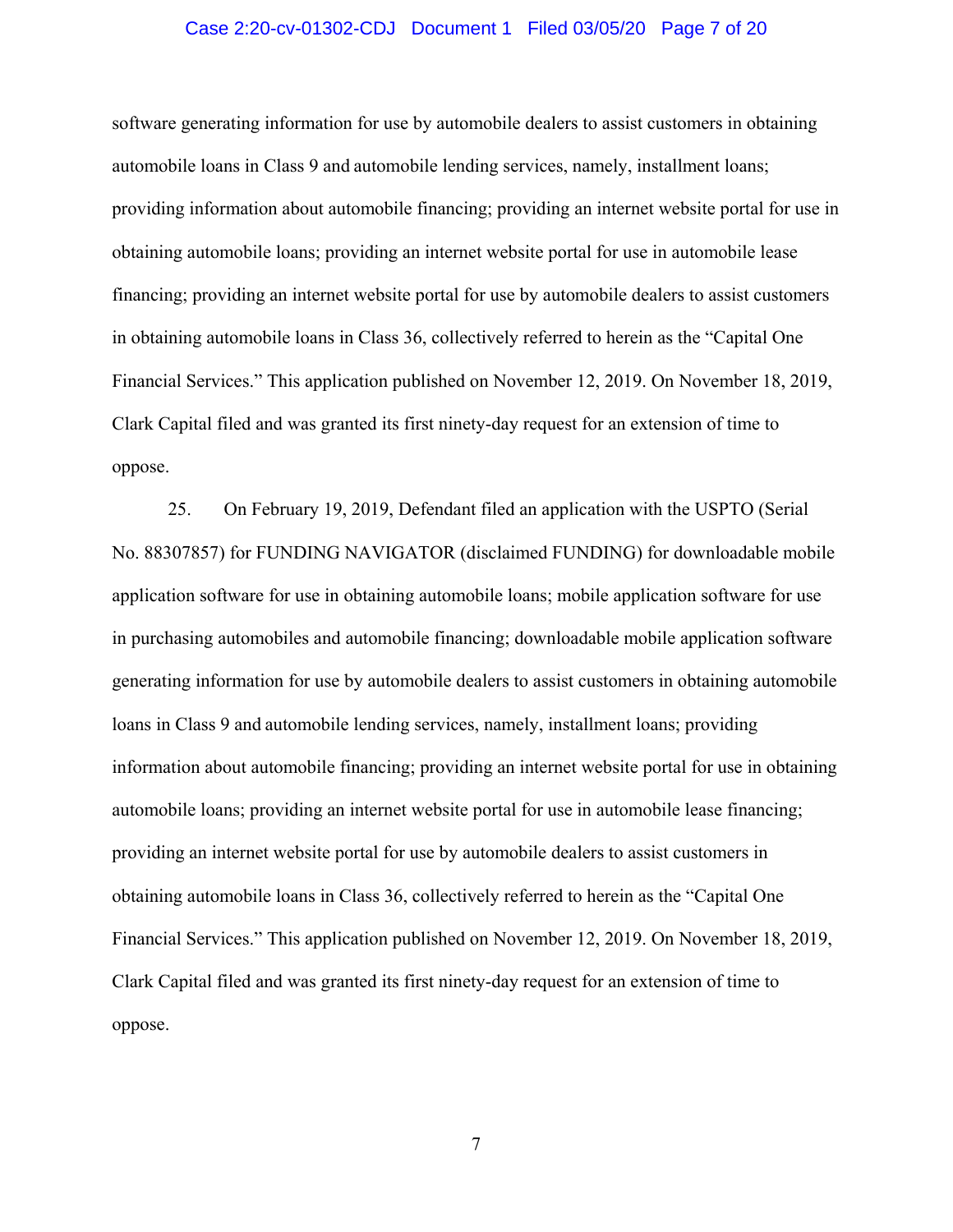#### Case 2:20-cv-01302-CDJ Document 1 Filed 03/05/20 Page 8 of 20

26. On February 19, 2019, Defendant filed an application with the USPTO (Serial No. 88307818) for DESKING NAVIGATOR (disclaimed DESKING) for downloadable mobile application software for use in obtaining automobile loans; mobile application software for use in purchasing automobiles and automobile financing; downloadable mobile application software generating information for use by automobile dealers to assist customers in obtaining automobile loans in Class 9 and automobile lending services, namely, installment loans; providing information about automobile financing; providing an internet website portal for use in obtaining automobile loans; providing an internet website portal for use in automobile lease financing; providing an internet website portal for use by automobile dealers to assist customers in obtaining automobile loans in Class 36, collectively referred to herein as the "Capital One Financial Services." This application published on November 12, 2019. On November 18, 2019, Clark Capital filed and was granted its first ninety-day request for an extension of time to oppose.

27. On February 19, 2019, Defendant filed an application with the USPTO (Serial No. 88307792) for LEADS NAVIGATOR (disclaimed LEADS) for downloadable mobile application software for use in obtaining automobile loans; mobile application software for use in purchasing automobiles and automobile financing; downloadable mobile application software generating information for use by automobile dealers to assist customers in obtaining automobile loans in Class 9, providing an internet website portal for use by automobile dealers to identify, aggregate and convert customer sales leads into financing in Class 35, and automobile lending services, namely, installment loans; providing information about automobile financing; providing an internet website portal for use in obtaining automobile loans; providing an internet website portal for use in automobile lease financing; providing an internet website portal for use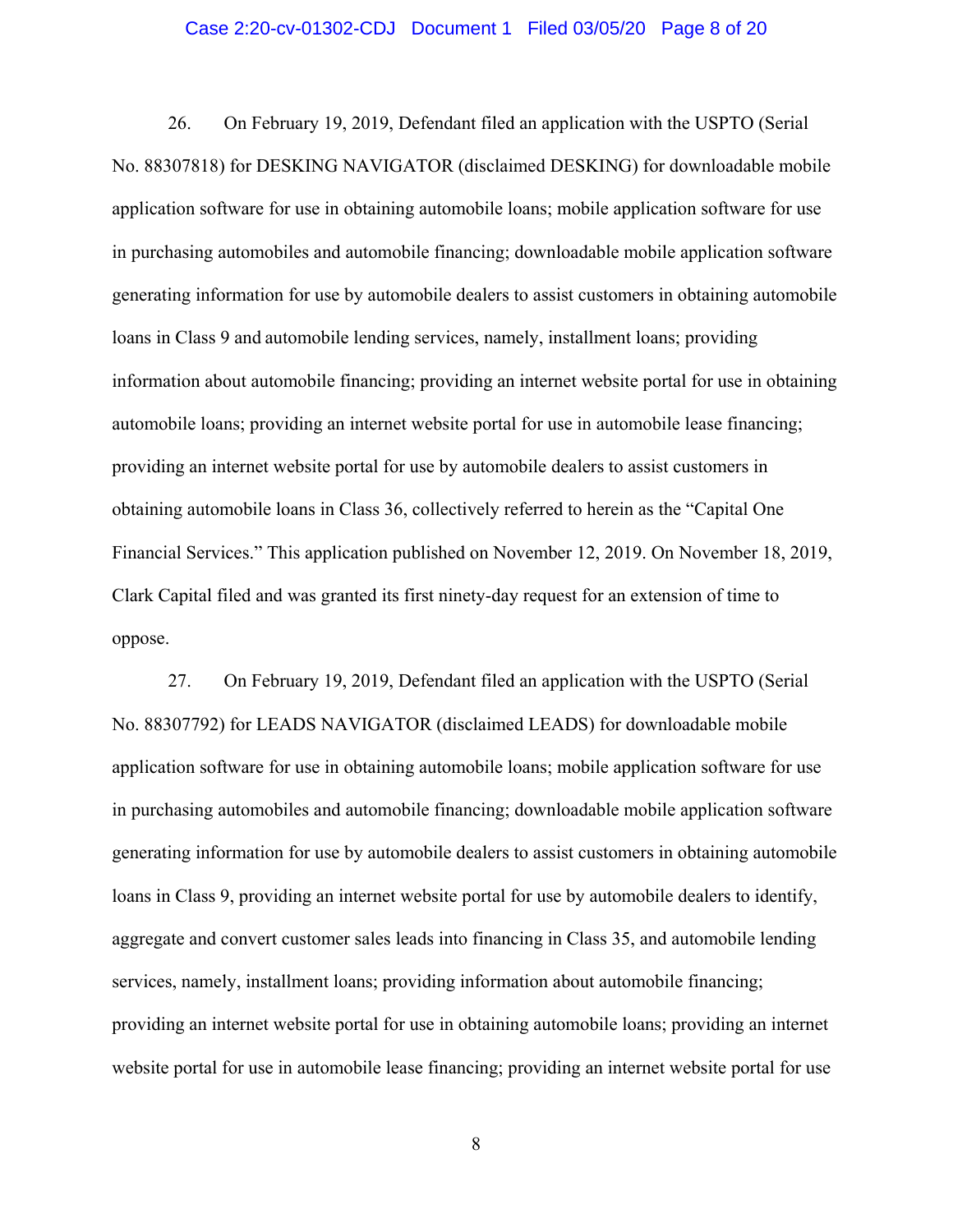#### Case 2:20-cv-01302-CDJ Document 1 Filed 03/05/20 Page 9 of 20

by automobile dealers to assist customers in obtaining automobile loans in Class 36, collectively referred to herein as the "Capital One Financial Services." This application published on November 12, 2019. On November 18, 2019, Clark Capital filed and was granted its first ninetyday request for an extension of time to oppose.

28. On February 19, 2019, Defendant filed an application with the USPTO (Serial No. 88307681) for PREAPPROVAL NAVIGATOR (disclaimed PREAPPROVAL) for downloadable mobile application software for use in obtaining automobile loans; mobile application software for use in purchasing automobiles and automobile financing; downloadable mobile application software generating information for use by automobile dealers to assist customers in obtaining automobile loans in Class 9, automobile lending services, namely, installment loans; providing information about automobile financing; providing an internet website portal for use in obtaining automobile loans; providing an internet website portal for use in automobile financing; providing an internet website portal for use by automobile dealers to assist customers in obtaining automobile loans and for generating financial leads in Class 36, and providing an internet website portal featuring technology that enables users to purchase automobiles in Class 42, collectively referred to herein as the "Capital One Financial Services." This application published on November 12, 2019. On November 18, 2019, Clark Capital filed and was granted its first ninety-day request for an extension of time to oppose.

29. On February 19, 2019, Defendant filed an application with the USPTO (Serial No. 88307765) for PREQUAL NAVIGATOR (disclaimed PREQUAL) for downloadable mobile application software for use in obtaining automobile loans; mobile application software for use in purchasing automobiles and automobile financing; downloadable mobile application software generating information for use by automobile dealers to assist customers in obtaining automobile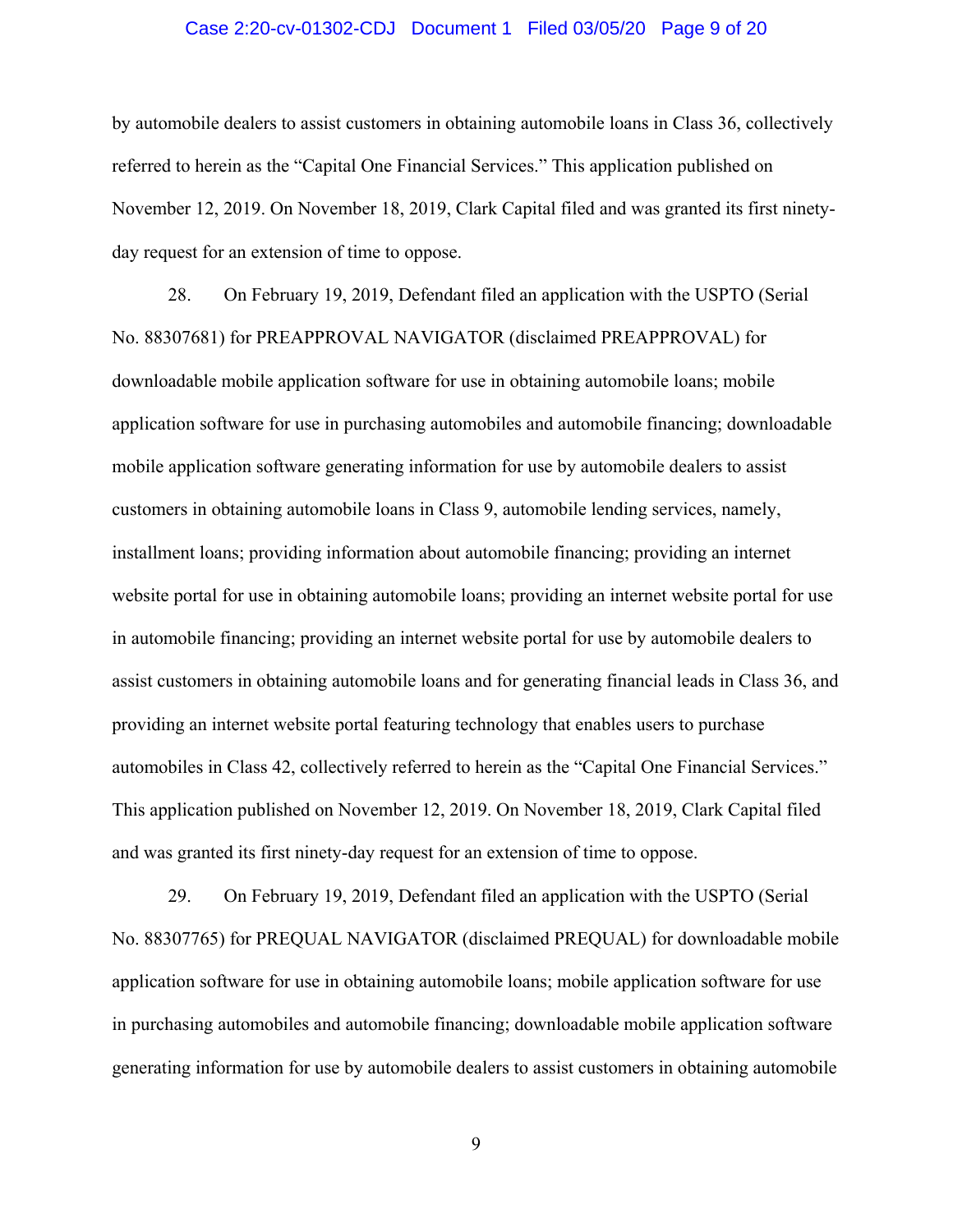#### Case 2:20-cv-01302-CDJ Document 1 Filed 03/05/20 Page 10 of 20

loans in Class 9, Automobile lending services, namely, installment loans; providing information about automobile financing; providing an internet website portal for use in obtaining automobile loans; providing an internet website portal for use in automobile financing; providing an internet website portal for use by automobile dealers to assist customers in obtaining automobile loans and for generating financial leads in Class 36, and providing an internet website portal featuring technology that enables users to purchase automobiles in Class 42, collectively referred to herein as the "Capital One Financial Services." This application published on November 12, 2019. On November 18, 2019, Clark Capital filed and was granted its first 90-day request for an extension of time to oppose.

30. On May 19, 2016, Defendant filed an application with the USPTO (Serial No. 87043394) for LEAD NAVIGATOR (disclaimed LEAD) for financial services, namely, providing prospective customers information about auto lending, specifically excluding any good or service used for investment advisory, investment consulting, asset allocation, wealth management, or financial planning services, including annuities, stocks, bonds, and mutual funds and mutual fund distribution in Class 36, collectively referred to herein as the "Capital One Financial Services." This application published on October 11, 2016 and was allowed on April 11, 2017, but has yet to register as of the date of filing this complaint.

31. On May 19, 2016, Defendant filed an application with the USPTO (Serial No. 87043416) for LENDING NAVIGATOR (disclaimed LENDING) for financial services, namely, financial services, namely, mortgage lending; providing home equity lines of credit (heloc); auto lending services, namely, installment loans, all the foregoing specifically excluding any good or service used for investment advisory, investment consulting, asset allocation, wealth management, or financial planning services, including annuities, stocks, bonds, and mutual funds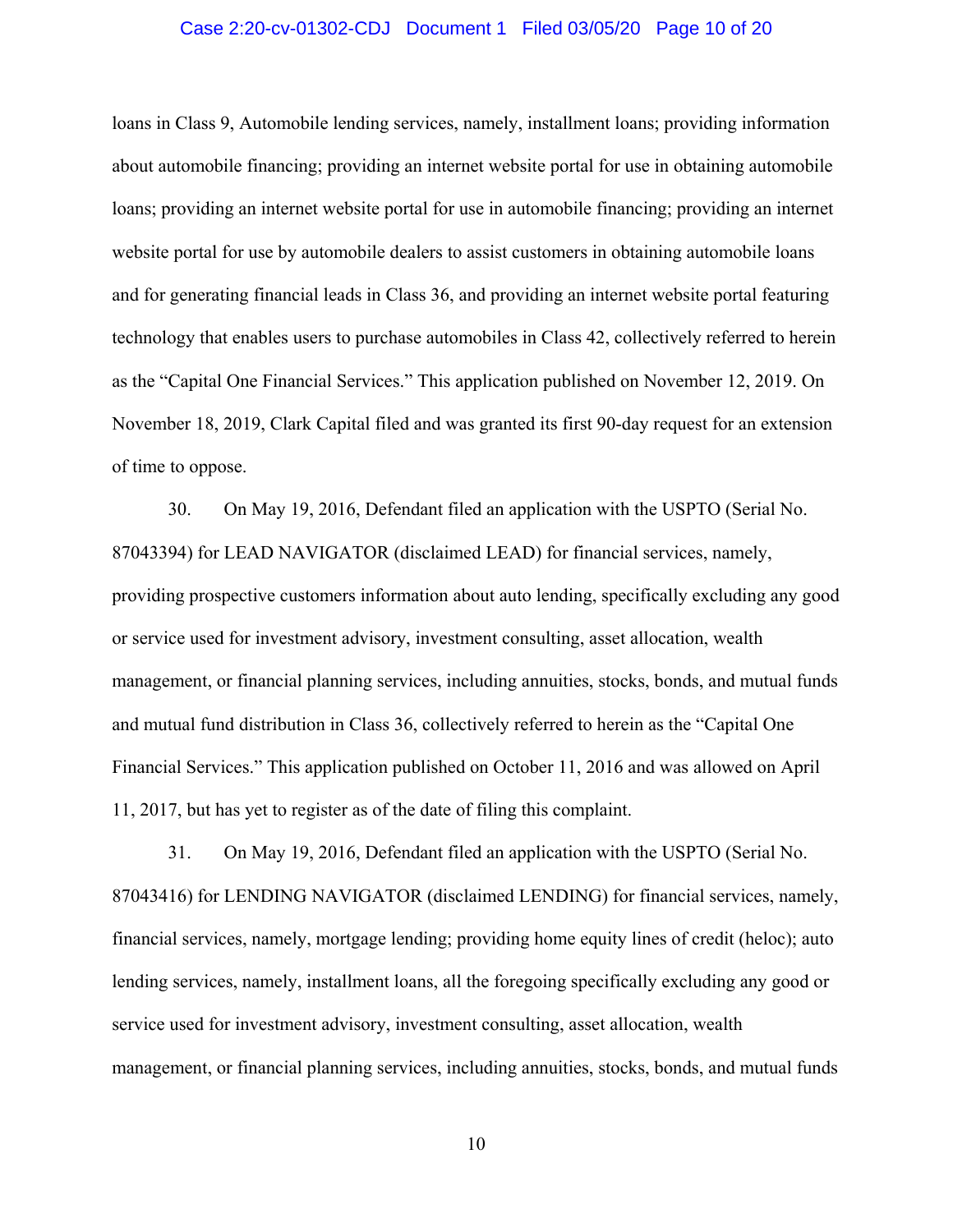#### Case 2:20-cv-01302-CDJ Document 1 Filed 03/05/20 Page 11 of 20

and mutual fund distribution in Class 36, collectively referred to herein as the "Capital One Financial Services." This application published on October 11, 2016 and was allowed on April 11, 2017, but has yet to register as of the date of filing this complaint.

32. On May 19, 2016, Defendant filed an application with the USPTO (Serial No. 87043432) for LENDING NAVIGATOR (disclaimed LENDING) for financial services, namely, auto lending services, specifically excluding any good or service used for investment advisory, investment consulting, asset allocation, wealth management, or financial planning services, including annuities, stocks, bonds, and mutual funds and mutual fund distribution in Class 36, collectively referred to herein as the "Capital One Financial Services." This application published on October 11, 2016 and was allowed on April 11, 2017, but has yet to register as of the date of filing this complaint.

33. On May 19, 2016, Defendant filed an application with the USPTO (Serial No. 87043514) for PRE-APPROVAL NAVIGATOR (disclaimed PRE-APPROVAL) for financial services, namely, pre-approval of installment loans, specifically excluding any good or service used for investment advisory, investment consulting, asset allocation, wealth management, or financial planning services, including annuities, stocks, bonds, and mutual funds and mutual fund distribution in Class 36, collectively referred to herein as the "Capital One Financial Services." This application published on October 11, 2016 and was allowed on April 11, 2017, but has yet to register as of the date of filing this complaint.

34. On May 19, 2016, Defendant filed an application with the USPTO (Serial No. 87043610) for SERVICING NAVIGATOR (disclaimed SERVICING) for financial services, namely, providing information to customers about their auto loans, specifically excluding any good or service used for investment advisory, investment consulting, asset allocation, wealth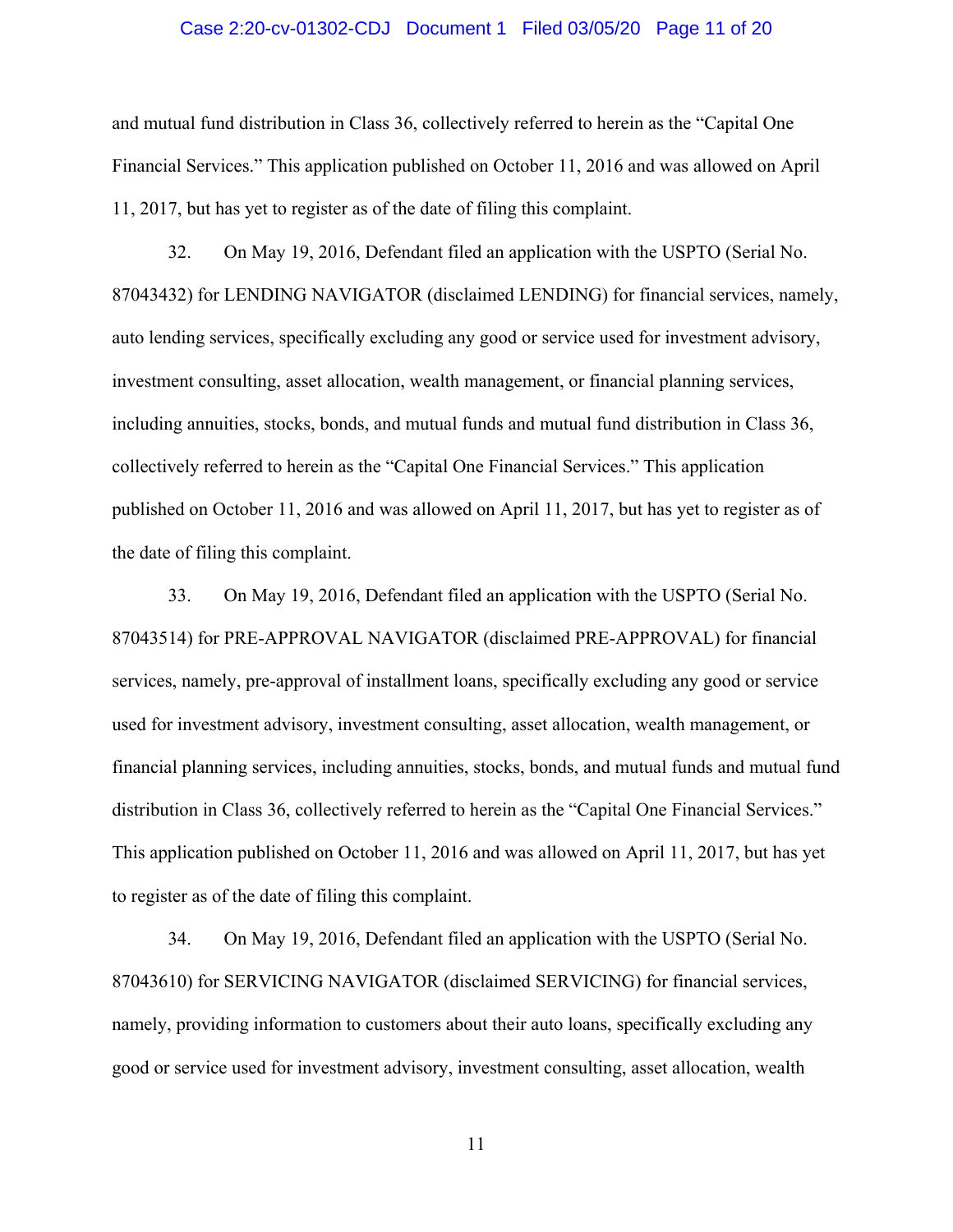#### Case 2:20-cv-01302-CDJ Document 1 Filed 03/05/20 Page 12 of 20

management, or financial planning services, including annuities, stocks, bonds, and mutual funds and mutual fund distribution in Class 36, collectively referred to herein as the "Capital One Financial Services." This application published on October 11, 2016 and was allowed on April 11, 2017, but has yet to register as of the date of filing this complaint.

35. In light of Clark Capital's use of the NAVIGATOR® Mark dating back to at least as early as 1987 and the filing date in 1990 for Registration No. 1,662,756 of its NAVIGATOR® Mark, Clark Capital has priority over the Capital One NAVIGATOR Designations.

36. Clark Capital, through its counsel, on multiple occasions as early as March 2019, communicated with Defendant's trademark counsel notifying him of Clark Capital's NAVIGATOR® Marks and requesting the withdrawal, amendment, and/or cessation of use of the Capital One NAVIGATOR Designations on the basis that these marks are likely to be confused with Clark Capital's NAVIGATOR® Marks when used in connection with Capital One's lending and financial-related services.

37. On March 9, 2020, Clark Capital, through its counsel, filed Notices of Opposition against the published Capital One NAVIGATOR Applications for DESKING NAVIGATOR, FINANCING NAVIGATOR, FUNDING NAVIGATOR, LEADS NAVIGATOR, PREAPPROVAL NAVIGATOR, and PREQUAL NAVIGATOR on the basis of a likelihood of confusion with Clark Capital's NAVIGATOR® Marks.

38. Despite notice of Clark Capital's intellectual property rights in the NAVIGATOR® Marks, Capital One has yet to discontinue its use, amend its applications, or withdrawal its applications for the Capital One NAVIGATOR Designations as requested by Clark Capital.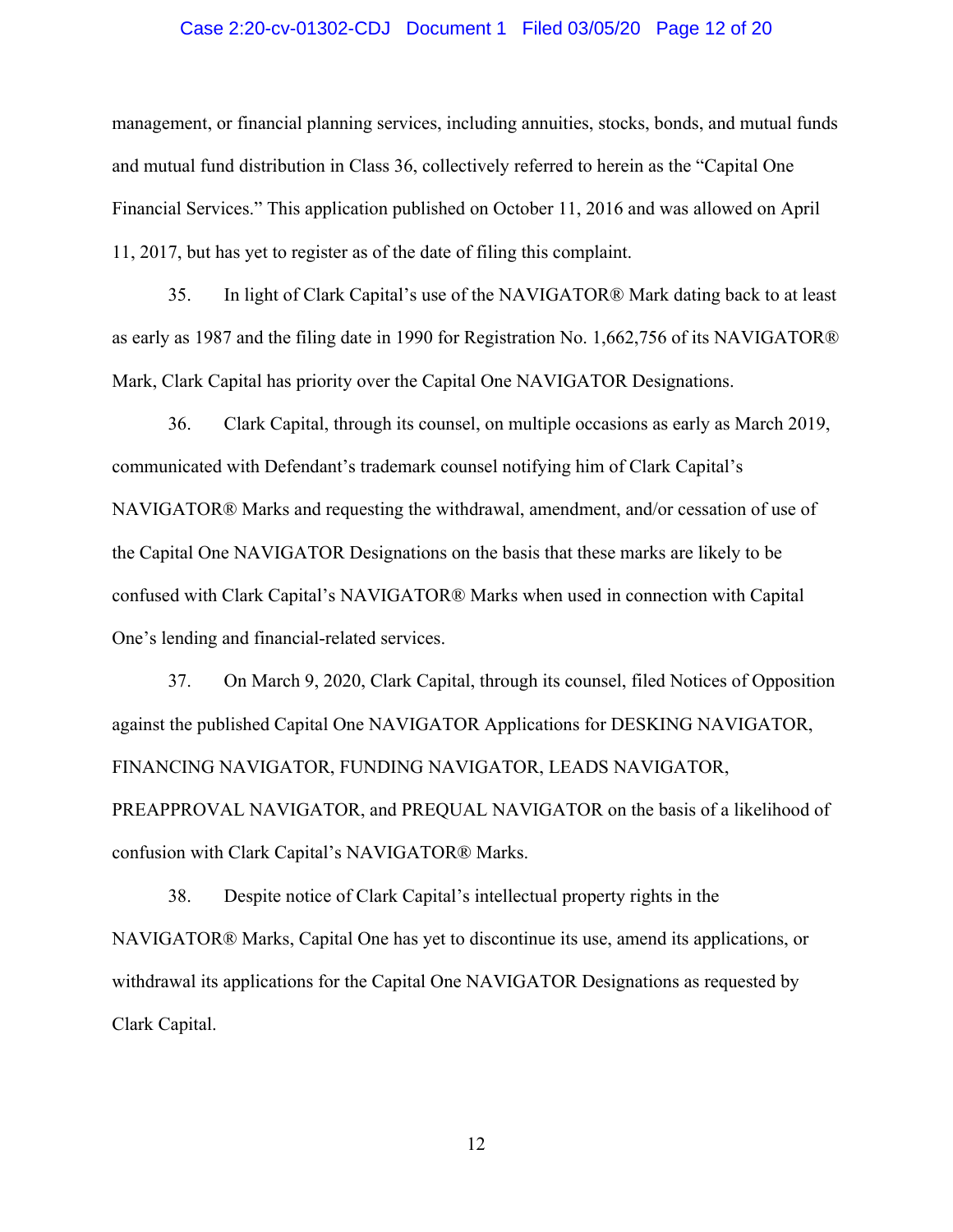#### **COUNT 1 - FEDERAL TRADEMARK INFRINGEMENT**

39. Clark Capital repeats and re-alleges, and incorporates by reference, the foregoing paragraphs as though they were fully set forth at length herein.

40. Clark Capital's NAVIGATOR® Marks are federally registered and, as such, the corresponding registrations are evidence of Clark Capital's exclusive right to use the NAVIGATOR® Marks in connection with the Clark Capital Financial Services. 15 U.S.C. § 1115.

41. Clark Capital's U.S. Registration No. 1,662,756 for NAVIGATOR®, Reg. No. 2,639,961 for NAVIGATOR FUND®, and Reg. No. 4,453,183 for NAVIGATOR FUNDS® have all acquired incontestable status, collectively referred to herein as the "Incontestable NAVIGATOR Registrations." Thus, the Incontestable NAVIGATOR Registrations for the NAVIGATOR® Marks shall be conclusive evidence of the validity of the registered marks, of Clark Capital's ownership of the marks, and of Clark Capital's exclusive right to use the registered marks in commerce in connection with the financial services specified in the affidavits filed under the provisions of  $\S1065$  or the renewal applications filed under the provisions of  $\S$ 1059. 15 U.S.C. §1115.

42. The NAVIGATOR® Marks are inherently distinctive to both the consuming public and within Clark Capital's industry for the Clark Capital Financial Services.

43. Clark Capital's well-known NAVIGATOR® Marks and Capital One's NAVIGATOR Designations are similar with respect to sound, appearance, meaning, and create the same commercial impression.

44. All of the Capital One NAVIGATOR Designations wholly encompass Clark Capital's NAVIGATOR® Mark.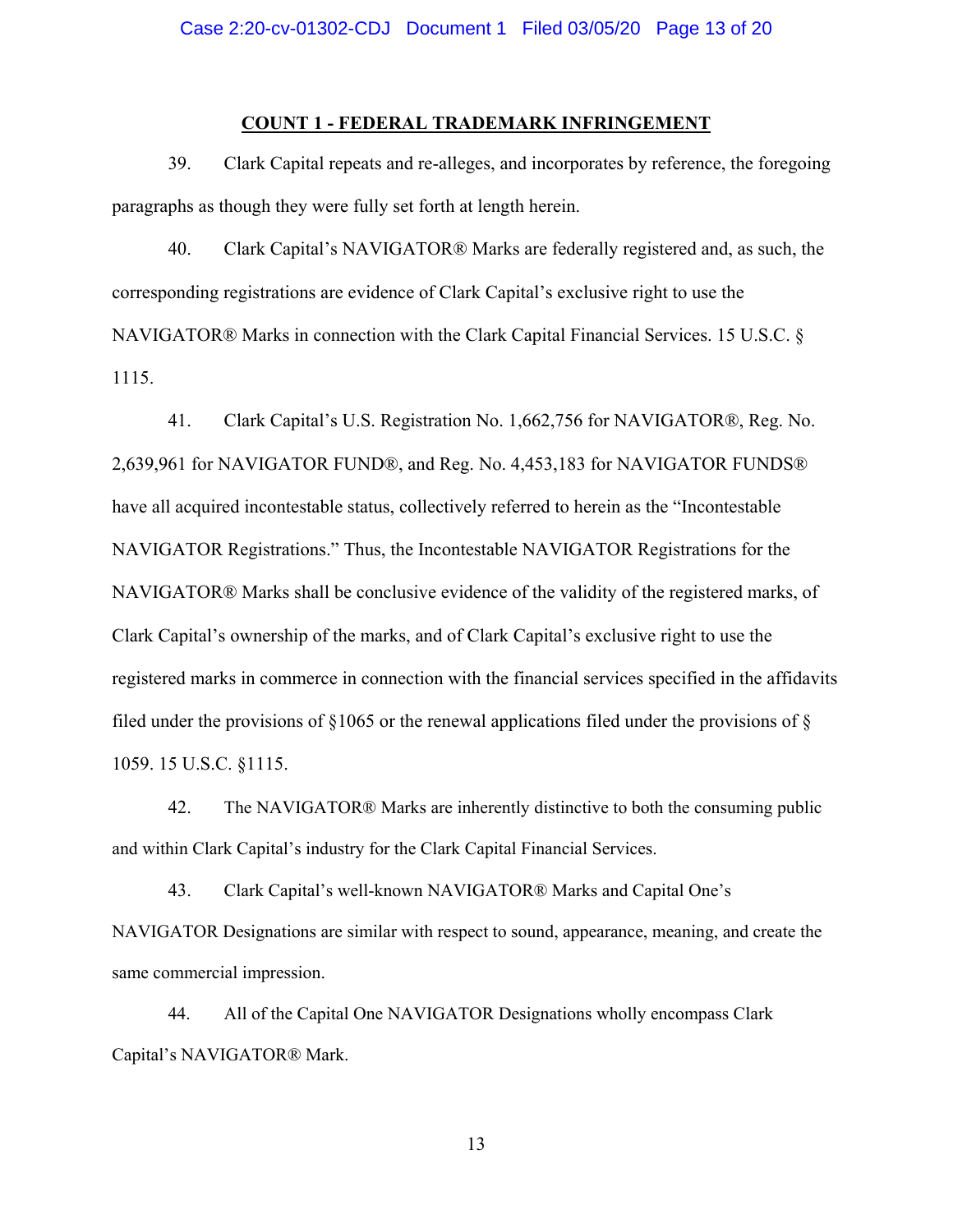#### Case 2:20-cv-01302-CDJ Document 1 Filed 03/05/20 Page 14 of 20

45. All of the Capital One NAVIGATOR Designations disclaim the term other than "NAVIGATOR."

46. The installment loan services offered by Capital One under the NAVIGATOR Designations are related to the Clark Capital Financial Services offered by Clark Capital under its NAVIGATOR® Marks.

47. The Capital One Financial Services offered by Capital One under the NAVIGATOR Designations are related to the Clark Capital Financial Services offered by Clark Capital under its NAVIGATOR® Marks.

48. Use of the Capital One NAVIGATOR Designations for installment loans will likely lead to confusion, mistake, or deception of the public within the meaning of Section 2(d) of the Trademark Act, 15 U.S.C. § 1052(d) and would otherwise cause injury and damage to Clark Capital's NAVIGATOR® Marks, as well as its good will and reputation.

49. Use of the Capital One NAVIGATOR Designations for the Capital One Financial Services would likely lead to confusion, mistake, or deception of the public within the meaning of Section 2(d) of the Trademark Act, 15 U.S.C. § 1052(d) and would otherwise cause injury and damage to Clark Capital's NAVIGATOR® Marks, as well as its good will and reputation.

50. Defendant has infringed Clark Capital's NAVIGATOR® Marks in interstate commerce by various acts, including using the Capital One NAVIGATOR Designations in association with financial-related services similar to the Clark Capital Financial Services. This unauthorized use by Defendant constitutes infringement of Clark Capital's existing NAVIGATOR® Marks, as described above, in violation of the Lanham Act, 15 U.S. C. § 1051 et seq., to the substantial and irreparable injury of the public and of Clark Capital's NAVIGATOR® Marks, business reputation, and goodwill.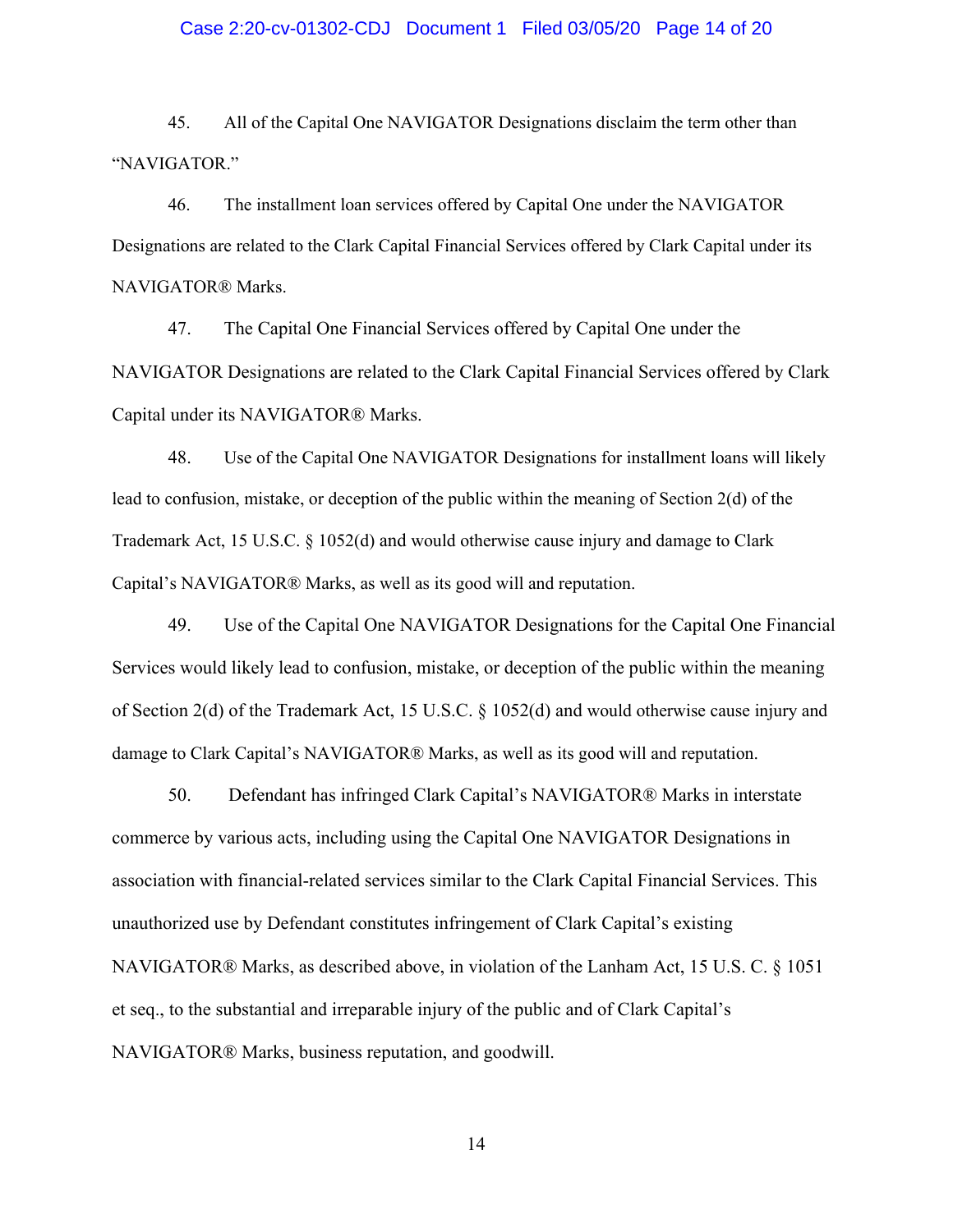#### Case 2:20-cv-01302-CDJ Document 1 Filed 03/05/20 Page 15 of 20

51. Clark Capital has not given consent directly or indirectly to Defendant to use the NAVIGATOR® Marks, or any mark similar thereto, in the manner in which Defendant is using the Capital One NAVIGATOR Designations.

52. Defendant's conduct has caused and, if not enjoined, will continue to cause irreparable damage to the rights of Clark Capital in its NAVIGATOR® Marks and in its business, reputation, and goodwill. Clark Capital's damages from the aforesaid unlawful actions of Defendant, to the extent ascertainable, have not yet been determined.

53. By the forgoing actions, Defendant has clearly engaged in willful trademark infringement in violation of 15 U.S.C. § 1117.

54. Clark Capital seeks attorney's fees and costs given the willful conduct of Defendant.

55. Clark Capital seeks treble damages given the willful conduct of Defendant.

## **COUNT 2 - FEDERAL UNFAIR COMPETITION**

56. Clark Capital repeats and re-alleges, and incorporates by reference, the foregoing paragraphs as though they were fully set forth at length herein.

57. Clark Capital and Capital One are competitors and both offer financial services.

58. Clark Capital's Incontestable NAVIGATOR Registrations are strong and inherently distinctive. Since 1987, Clark Capital has expanded its use of "NAVIGATOR" and the NAVIGATOR® Marks have developed invaluable goodwill and reputation within the financial industry as a designator of source of the Clark Capital Financial Services.

59. After Clark Capital's adoption and use of its NAVIGATOR® Marks in connection with the Clark Capital Financial Services, Defendant adopted and used the Capital One NAVIGATOR Designations in connection with related financial services, including but not limited to, loan financing services.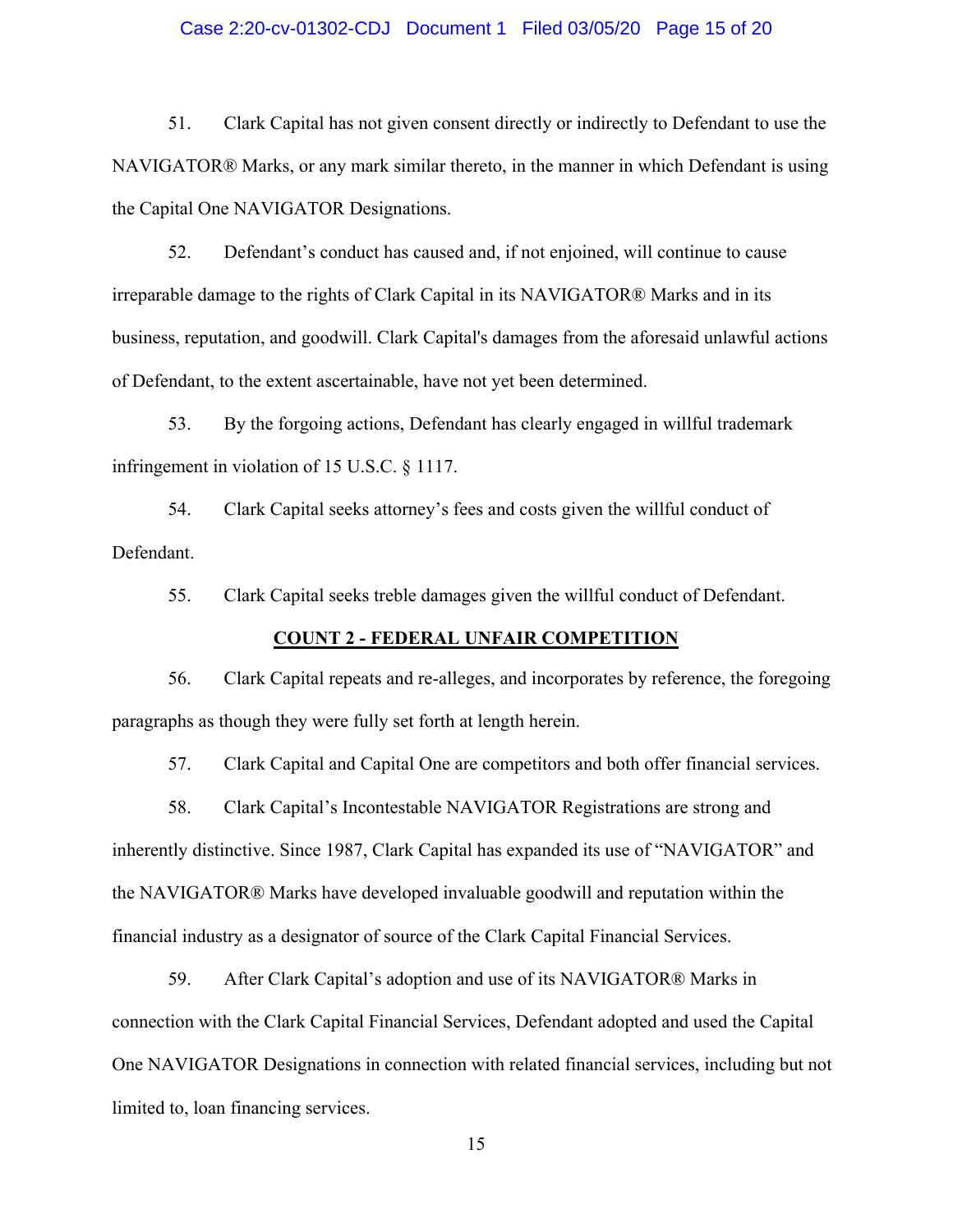#### Case 2:20-cv-01302-CDJ Document 1 Filed 03/05/20 Page 16 of 20

60. Defendant's activities are likely to cause confusion, or to cause mistake, or to deceive, causing great harm to Clark Capital's reputation and goodwill.

61. Defendant has unfairly competed with Clark Capital's NAVIGATOR® Marks in interstate commerce by various acts, including using the Capital One NAVIGATOR Designations in connection with related financial services, including but not limited to, loan financing services. This unauthorized use by Defendant constitutes unfair competition to the substantial and irreparable injury of the public and of Clark Capital's NAVIGATOR® Marks, business reputation, and goodwill in violation of Section 43(a) of the Lanham Act, 15 U.S.C. § 1125(a).

62. The activities of Defendant complained of herein constitute willful and intentional tort, in derogation of Clark Capital's rights. Acts of unfair competition commenced and have continued in spite of Defendant's knowledge that the use, registration, and application of the Capital One NAVIGATOR Designations in connection with its financial services was and is in contravention of Clark Capital's rights.

63. Clark Capital has not given consent directly or indirectly to Defendant to use the Capital One NAVIGATOR Designations, or any mark similar thereto, in the manner in which Defendant is using such marks.

64. Defendant's conduct has caused and, if not enjoined, will continue to cause irreparable damage to the rights of Clark Capital in its NAVIGATOR® Marks and in its business, reputation, and goodwill. Clark Capital's damages from the aforesaid unlawful actions of Defendant, to the extent ascertainable, have not yet been determined.

65. Clark Capital seeks attorney's fees and costs given the willful conduct of Defendant.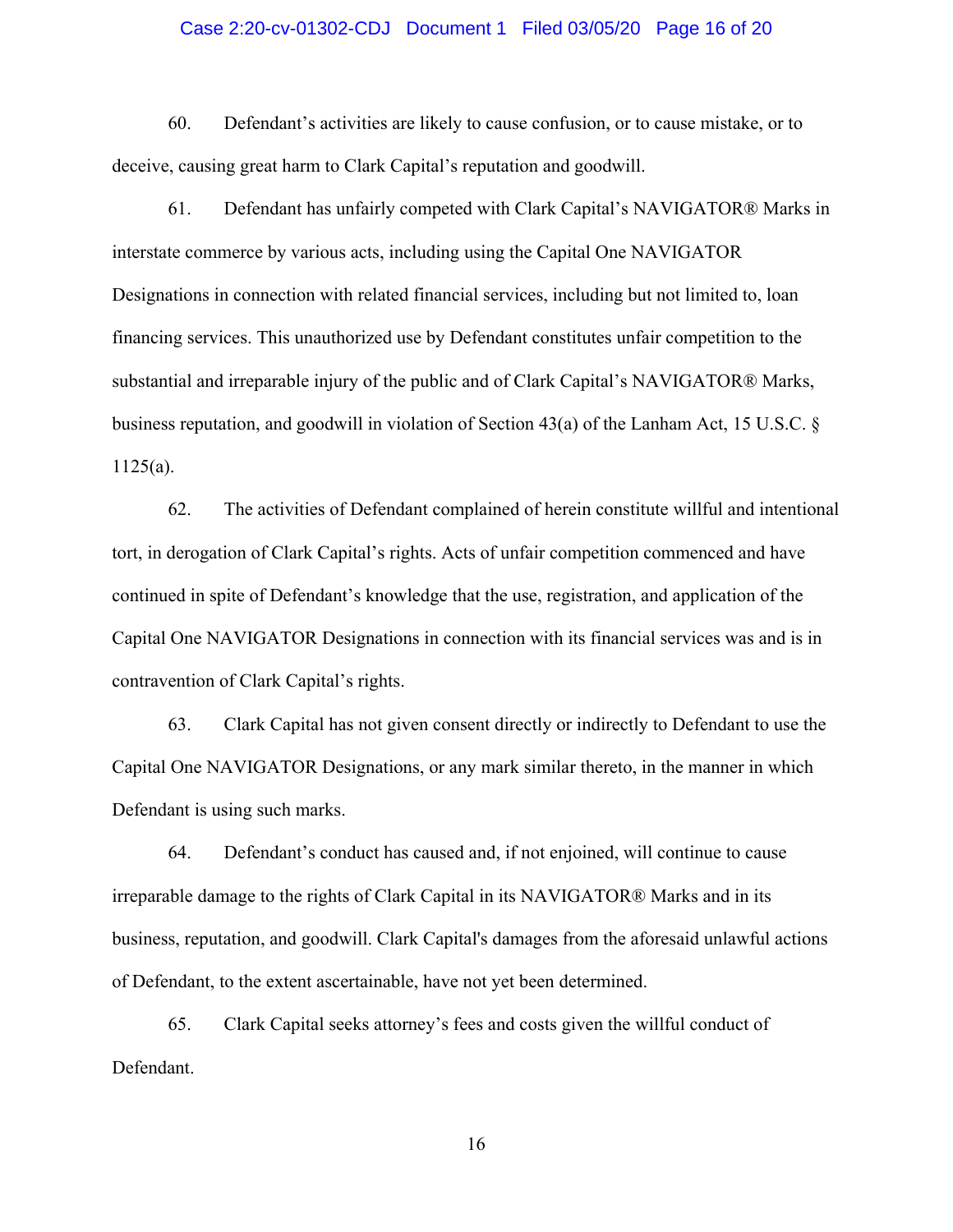#### Case 2:20-cv-01302-CDJ Document 1 Filed 03/05/20 Page 17 of 20

66. Clark Capital seeks punitive damages given the willful conduct of Defendant.

## **COUNT 3 - UNFAIR COMPETITION AND TRADE PRACTICES IN VIOLATION OF PENNSYLVANIA UNFAIR TRADE PRACTICES AND CONSUMER PROTECTION LAW (73 P.S. §§ 201-1** *et seq.***)**

67. Clark Capital repeats and re-alleges, and incorporates by reference, the foregoing paragraphs as though they were fully set forth at length herein.

68. Pennsylvania's Unfair Trade Practices and Consumer Protection Law, 73 P.S. §§ 201-1 *et seq.* (the "UTPCPL"), prohibits "unfair methods of competition" and "unfair or deceptive acts or practices."

69. Defendant's actions complained of herein are unlawful, unfair, and/or fraudulent business acts or practices, constituting unfair competition in violation of UTPCPL, namely, knowingly and willfully trading off of the goodwill of Clark Capital's NAVIGATOR® Marks with the confusingly similar Capital One NAVIGATOR Designations without direct or indirect authorization from Clark Capital.

70. Defendant's conduct has caused and, if not enjoined, will continue to cause irreparable damage to the rights of Clark Capital in its NAVIGATOR® Marks and in its business, reputation, and goodwill and Clark Capital is entitled to injunctive relief and restitution as a result of Defendant's unlawful and/or fraudulent business acts or practices.

## **PRAYERS FOR RELIEF**

**WHEREFORE**, Clark Capital prays for relief against Defendant as follows:

1. That the Court preliminary and permanently enjoin and restrain Defendant, their officers, directors, agents, employees and all persons in active concert or participation with Defendant who receive actual notice of the injunction, by personal service or otherwise, from doing, abiding, causing or abetting any of the following:

(a) infringing or contributing to the infringement;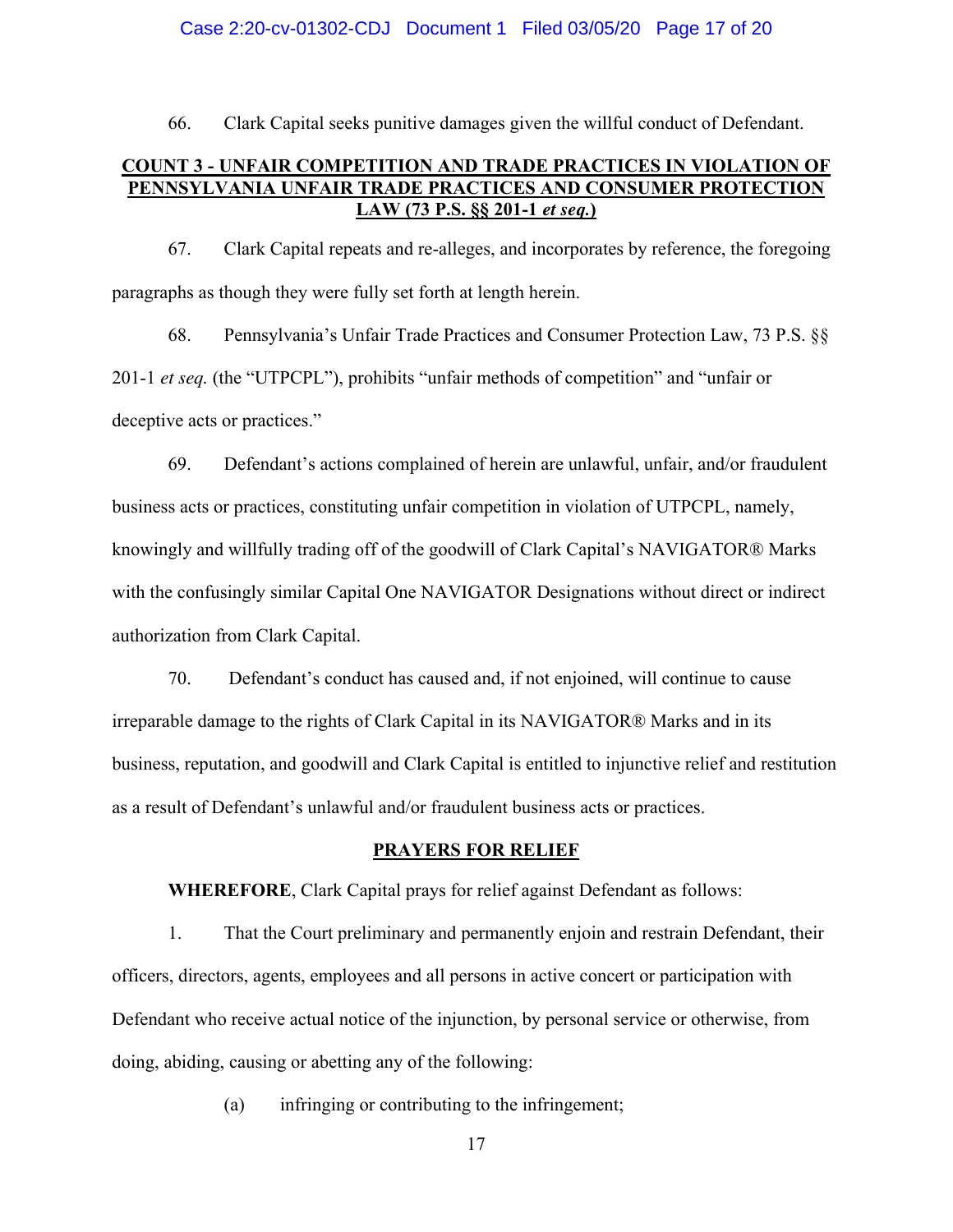#### Case 2:20-cv-01302-CDJ Document 1 Filed 03/05/20 Page 18 of 20

(b) engaging in any acts or activities directly or indirectly calculated to infringe Clark Capital's NAVIGATOR® Marks;

(c) using in selling, offering for sale, promoting, advertising, marketing or distributing of Defendant's services and/or products, advertisements or marketing materials that use the term "NAVIGATOR," or any mark similar thereto;

(d) using any configuration or design that is confusingly similar to Clark Capital's NAVIGATOR® Marks; and

(e) otherwise competing unfairly or deceptively with Clark Capital in any manner whatsoever.

2. That the Court find that Defendant is infringing Clark Capital's NAVIGATOR® Marks, is competing unfairly with and committing deceptive trade practices against Clark Capital.

3. That the Court Order Defendant to deliver up to Clark Capital for destruction, at Defendant's expense, catalogs, web site materials, literature, brochures, quotes, packaging, signs, promotional materials, advertisements and other communications to the public in the possession or under the control of Defendant that use any of the Capital One NAVIGATOR Designations or any other designations similar to any of Clark Capital's NAVIGATOR® Marks, and any other material or any representations that are or may contain the Capital One NAVIGATOR Designations or any other terms similar to Clark Capital's NAVIGATOR® Marks.

4. That the Court Order Defendant to account for and pay to Clark Capital the damages to which Clark Capital is entitled as a consequence of the infringement of Clark Capital's NAVIGATOR® Marks.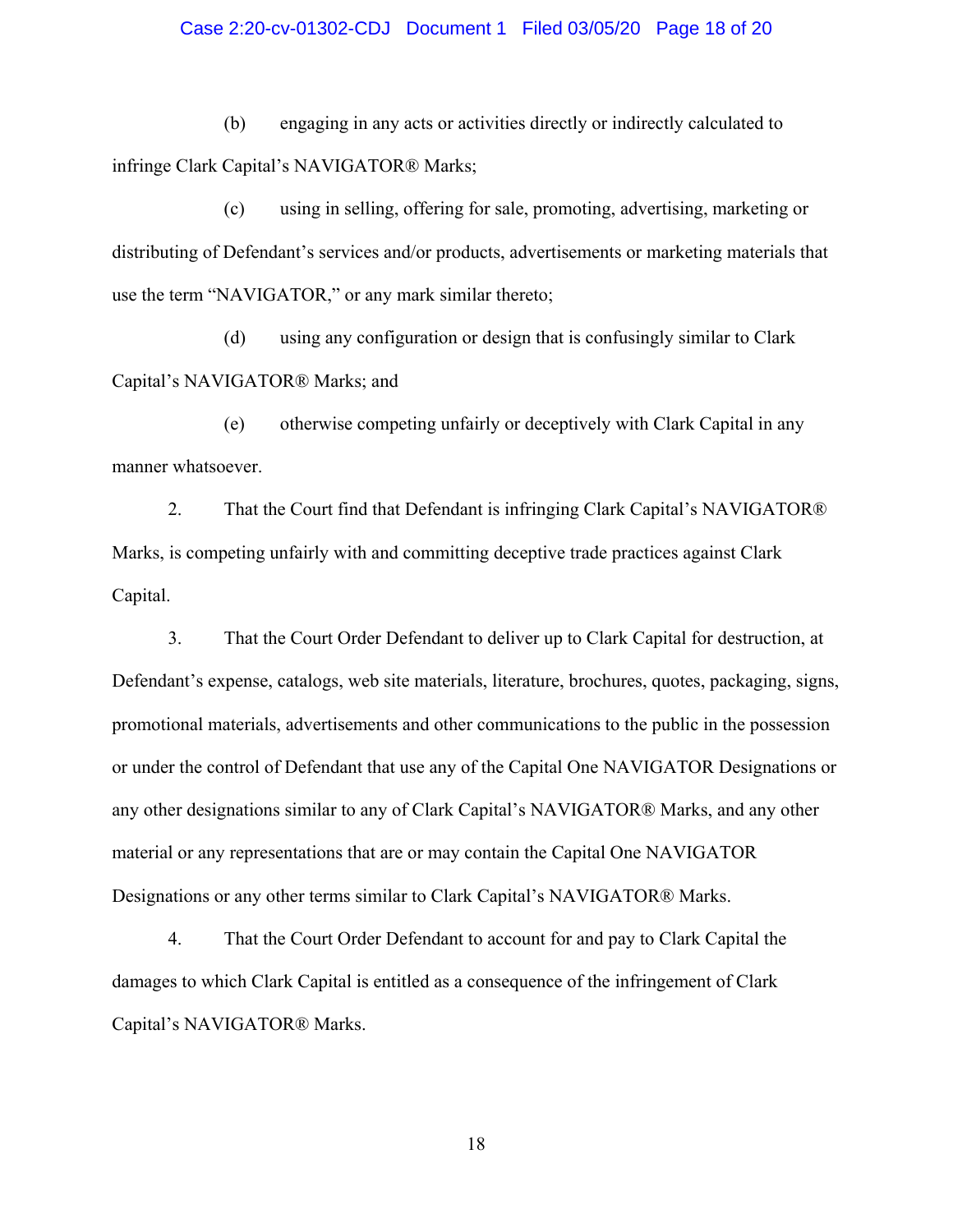#### Case 2:20-cv-01302-CDJ Document 1 Filed 03/05/20 Page 19 of 20

5. That the Court Order Defendant to account for and to pay over to Clark Capital all damages suffered by Clark Capital as a result of Defendant's unfair competition.

6. That the Court Order Defendant to account for and to pay over to Clark Capital all damages suffered by Clark Capital as a result of Defendant's deceptive trade practices.

7. That the Court enter an order placing reasonable but effective restrictions on the future transactions and activities of Defendant so as to prevent fraud on the Court and so as to ensure the capacity of Defendant to pay, and the prompt payment of, any judgment entered against Defendant in this action.

8. That the Court award Clark Capital its compensatory, incidental, and consequential damages.

9. That the Court award Clark Capital enhanced, treble, and/or punitive damages.

10. That the Court award Clark Capital its reasonable attorney's fees and the costs of this action.

11. That the Court grant Clark Capital such other further relief as is just and proper.